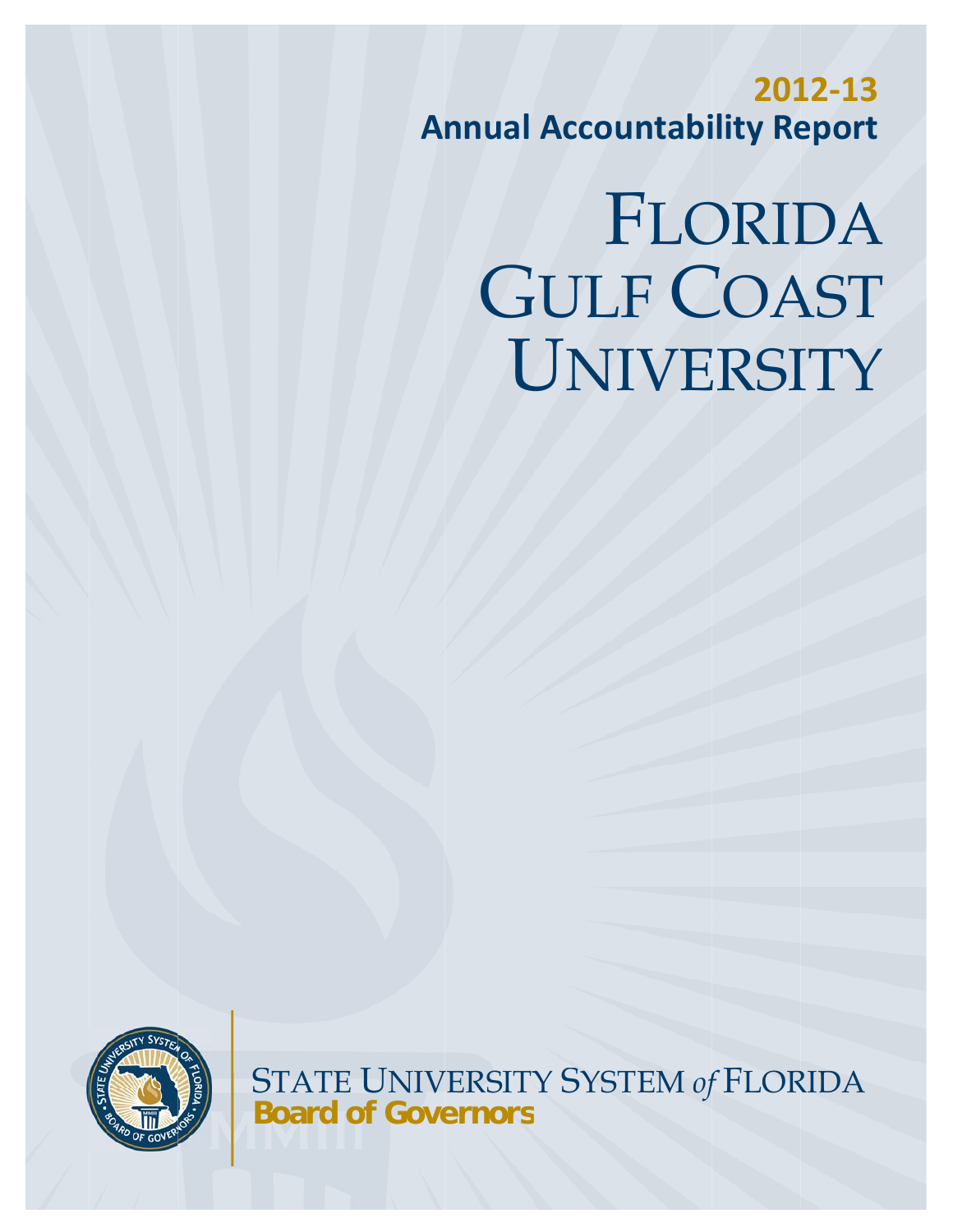

FLORIDA GULF COAST UNIVERSITY

# TABLE OF CONTENTS

# **EXECUTIVE SUMMARY**

| <b>DASHBOARD</b>        | $\mathfrak{p}$ . |
|-------------------------|------------------|
| <b>KEY ACHIEVEMENTS</b> | p.5              |
| <b>NARRATIVE</b>        | p.6              |

### **DATA TABLES**

| <b>SECTION 1. FINANCIAL RESOURCES</b>      | p. 10 |
|--------------------------------------------|-------|
| <b>SECTION 2. PERSONNEL</b>                | p. 14 |
| <b>SECTION 3. ENROLLMENT</b>               | p. 15 |
| <b>SECTION 4. UNDERGRADUATE EDUCATION</b>  | p. 17 |
| <b>SECTION 5. GRADUATE EDUCATION</b>       | p. 26 |
| SECTION 6. RESEARCH & ECONOMIC DEVELOPMENT | p. 29 |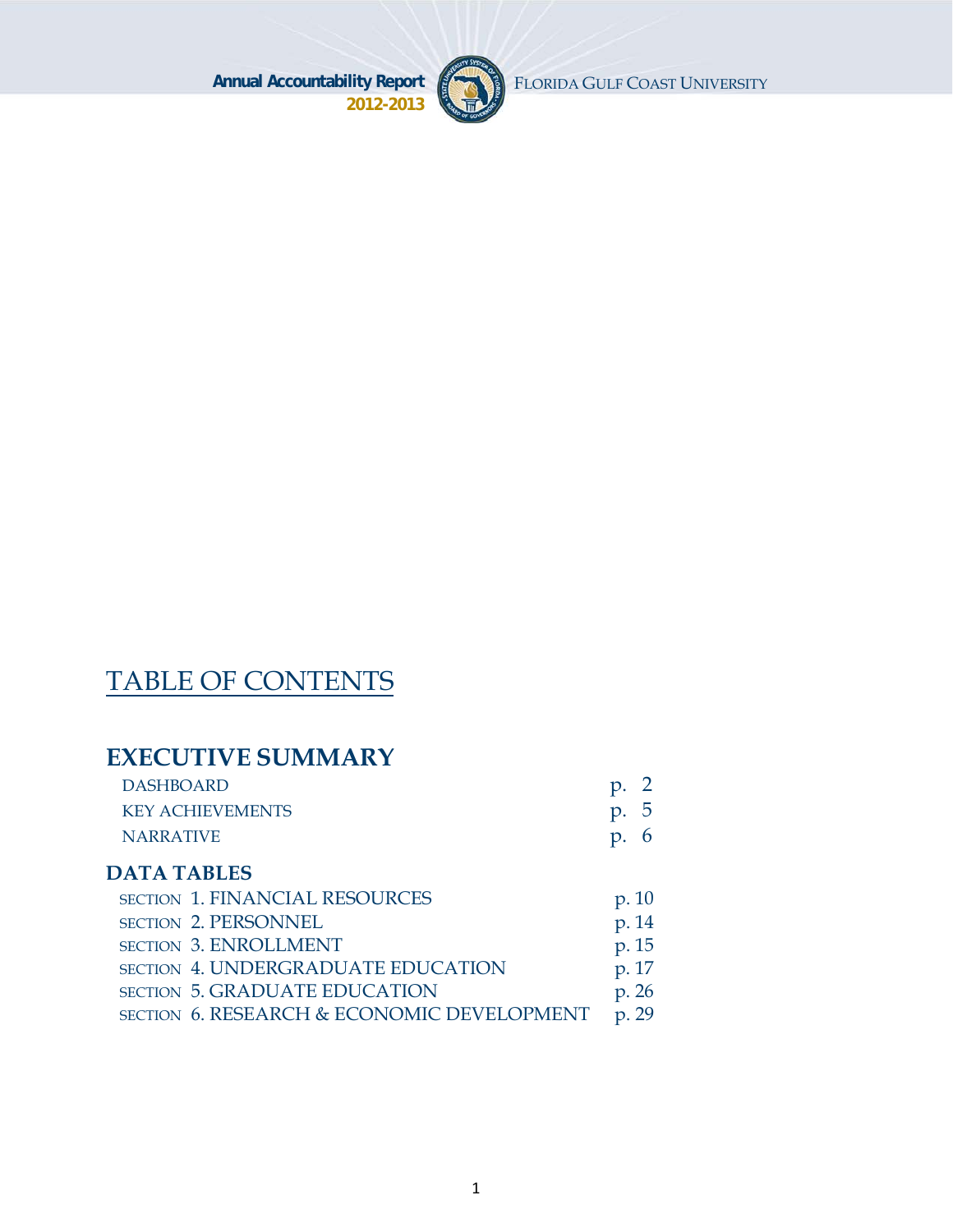

# Dashboard

| <b>Headcount</b><br><b>Enrollments</b> | Fall<br>2012 | $\frac{0}{2}$<br><b>Total</b> | 2007-2012<br>% Change | <b>Degree Programs Offered</b>   |                               |             |                               | <b>2012 Carnegie Classifications</b> |
|----------------------------------------|--------------|-------------------------------|-----------------------|----------------------------------|-------------------------------|-------------|-------------------------------|--------------------------------------|
| <b>TOTAL</b>                           | 13,442       | 100%                          | 43%                   | <b>TOTAL</b> (as of Spring 2013) |                               | 70          | Basic:                        | Master's Colleges and                |
| <b>White</b>                           | 9,295        | 69%                           | 29%                   | <b>Baccalaureate</b>             | 47                            |             |                               | Universities (larger programs)       |
| <b>Hispanic</b>                        | 2,310        | 17%                           | 125%                  | 21<br>Master's                   |                               |             | Undergraduate                 | Professions plus arts &              |
| <b>Black</b>                           | 898          | 7%                            | 112%                  | <b>Research Doctorate</b>        |                               |             | <b>Instructional Program:</b> | sciences, some graduate              |
| Other                                  | 939          | 7%                            | 27%                   |                                  | <b>Professional Doctorate</b> |             | <b>Graduate</b>               | Post-baccalaureate with arts         |
| <b>Full-Time</b>                       | 10,117       | 75%                           | 54%                   | <b>Faculty</b>                   | Full-                         | Part-       | Instructional Program:        | and sciences (other dominant fields) |
| Part-Time                              | 3,325        | 25%                           | 17%                   | (Fall 2012)                      | Time                          | <b>Time</b> | Size and Setting:             | Medium four-year,                    |
| Undergraduate                          | 12,064       | 90%                           | 51%                   | <b>TOTAL</b>                     | 426                           | 222         |                               | primarily residential                |
| Graduate                               | 1,048        | 8%                            | 27%                   | Tenure & Ten. Track              | 8                             | $\theta$    | Community                     | <b>Curricular Engagement and</b>     |
| Unclassified                           | 330          | 2%                            | $-43%$                | Non-Tenured Faculty              | 418                           | 222         | Engagement:                   | <b>Outreach and Partnerships</b>     |

#### **DEGREE PRODUCTIVITY AND PROGRAM EFFICIENCY**



#### **Graduate Degrees Awarded**









**FTIC AA**

**Transfers Transfers Other**

**TOTAL**

0%

2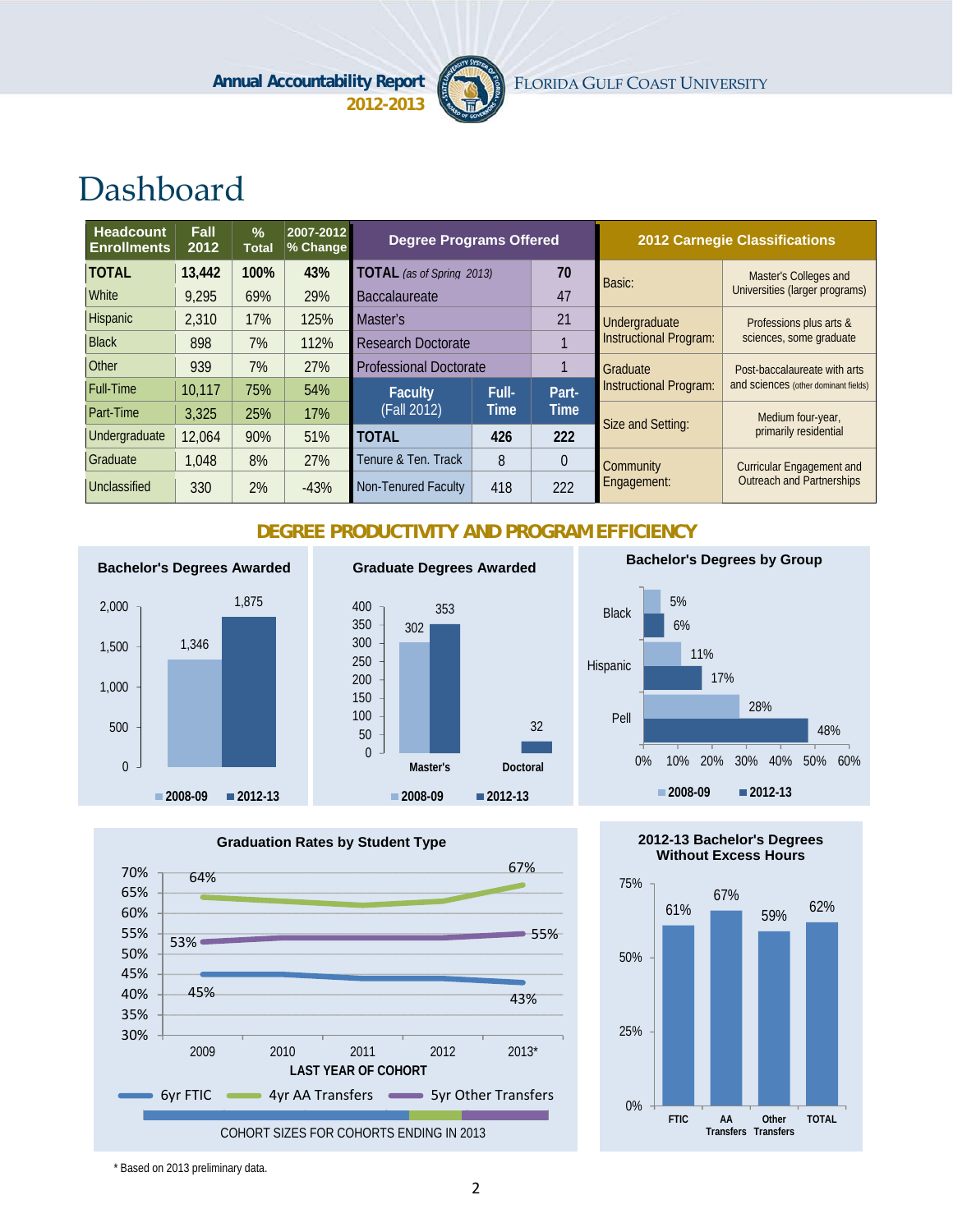

# Dashboard

#### **DEGREES AWARDED IN S.T.E.M. AND OTHER AREAS OF STRATEGIC EMPHASIS**





\* Security/Emergency Services and Globalization disciplines are described in more detail on pages 11-12.



#### **RESEARCH AND COMMERCIALIZATION ACTIVITY**

#### **RESOURCES**



Note: Tuition is the appropriated budget authority, not the amount actually collected. This tuition data does not include non-instructional local fees. State includes General Revenues, Lottery and Other Trust funds (i.e., Federal Stimulus for 2009- 10 and 2010-11 only). State funded financial aid programs that follow the student are included in tuition data. Student FTE are actual (not funded) and based on the national definition.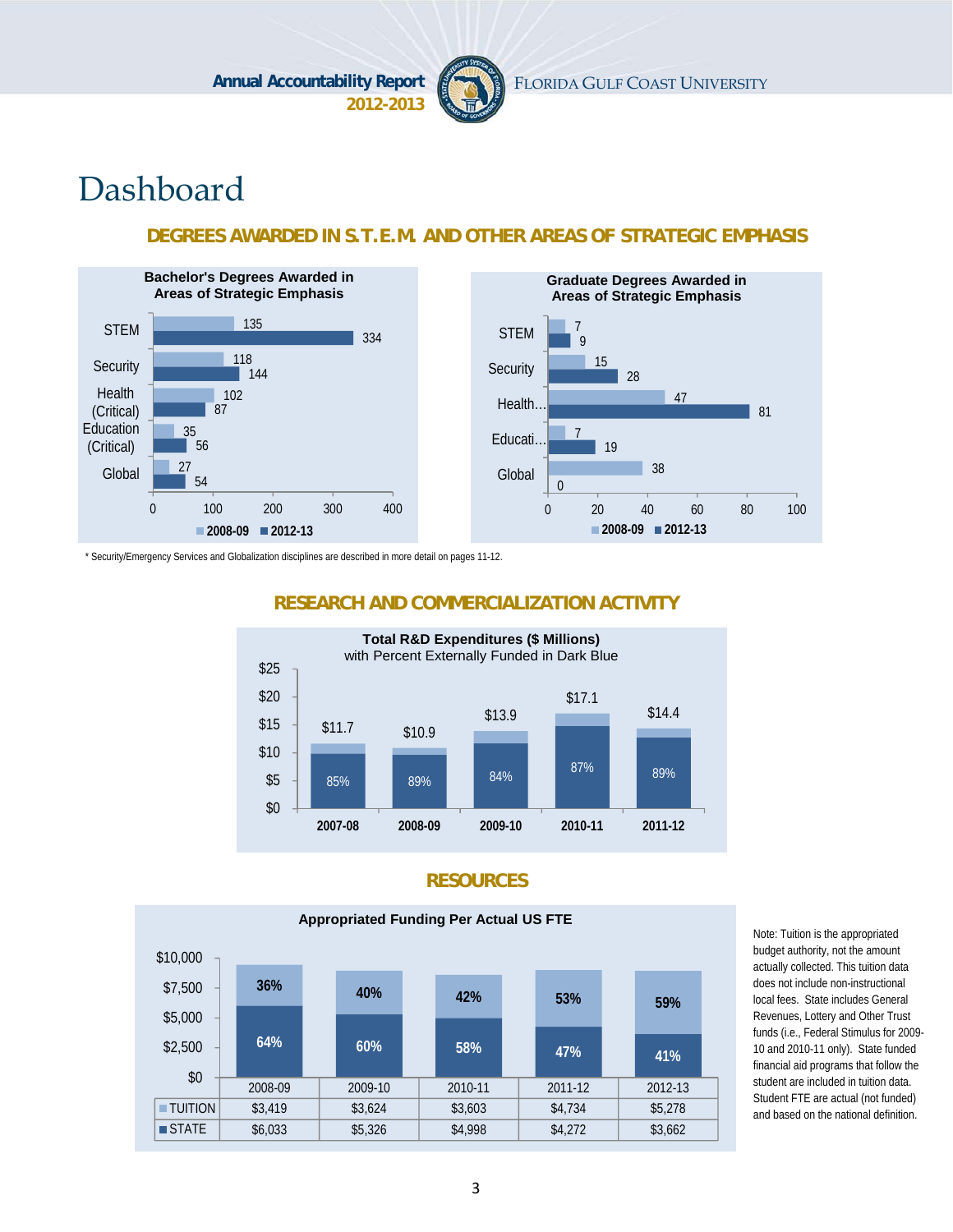

# Dashboard

#### **POST-GRADUATION METRICS**



**\$41,000 2010-11 2011-12 Wages of Full-time Employed in Florida Baccalaureates One Year After Graduation** Notes: Wage data is based on Florida's annualized Unemployment Insurance (UI) wage data for those graduates who earned more than a full-time employee making minimum wage in the fiscal quarter a full year after graduation. This wage data excludes graduates who were enrolled, regardless of their earnings. This UI wage data does not include individuals who are self-employed, employed out of state, employed by the military or federal government, or those without a valid social security number. These data account for 55% and 55% of the total graduating class for 2010-11 and 2011-12, respectively. Wages rounded to future reports.

nearest hundreds.



\$0

number of recent baccalaureate graduates who are either employed fulltime in Florida (based on FETPIP data) or continuing their education in the U.S. (based on the National Student Clearinghouse data). Full-time employment is based on those who earned more than a full-time (40hrs a week) worker making minimum wage. Due to limitations in the data, the continuing enrollment data includes any enrollment the following year regardless of whether the enrollment was postbaccalaureate or not. These data account for 91% and 89% of the total graduating class for 2010-11 and 2011- 12, respectively. BOG staff are actively working on adding non-Florida employment data to this measure for

Notes: Percentages are based on the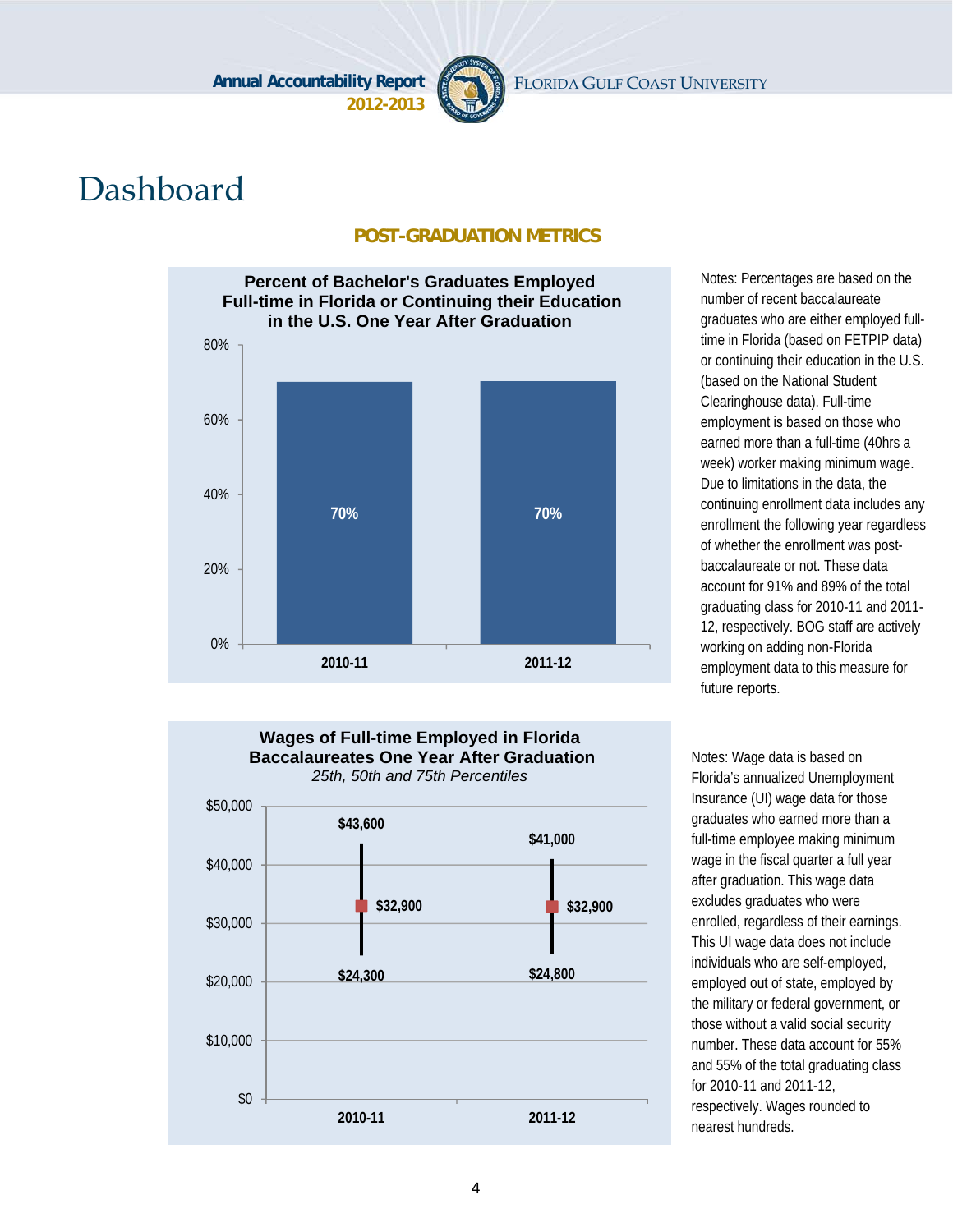

# Key Achievements (2012 –2013)

#### **STUDENT AWARDS/ACHIEVEMENTS**

- 1. Undergraduate students Krystal Fontaine, Dawne Rowe, Marielys Figeroa, Amanda Graham and Cindy Nicholson co-authored, along with FGCU faculty, two publications on dengue fever. Their first paper appeared in the journal PLOS ONE in December 2012; the second paper appeared in the Journal of Virology in January 2013.
- 2. Andres Machado was selected by the American Association of State Colleges and Universities to serve on the American Democracy Project National Student Advisory Council Executive Board.
- 3. History student Michael Rodriguez won the Jay Calvitt Clarke III award for best student paper presented at the Florida Conference of Historians in 2013.

#### **FACULTY AWARDS/ACHIEVEMENTS**

- 1. David Green received the 2013 Florida Campus Compact Engaged Scholarship State University System Faculty Award, and Dr. Brandon Kliewer, the John Saltmarsh Award for Emerging Leaders in Civic Engagement, 2013.
- 2. Dr. John Griffis received the President's Volunteer Service Award 2012 from the Obama Administration.
- 3. Dr. Tanya Kunberger and Dr. Christopher Geiger received a \$560,000 grant from NSF for the "Scholarships to Encourage the Next Generation of Innovative iNtelligent Engaged Engineers to Reach Success (ENGINEERS) Program."

#### **PROGRAM AWARDS/ACHIEVEMENTS**

- 1. The College of Education's student honor society, the Omega Epsilon Chapter of Kappa Delta Pi, earned the Achieving Chapter Excellence (ACE) Award. It was one of only 22 chapters so recognized among over 600 competing nationally.
- 2. The Math program and the Whitaker Center sponsored the  $2^{nd}$  Annual STEM contest, a competitive event attended by teams from 30 middle and high schools.
- 3. The Lutgert College of Business (Entrepreneurship Institute) sponsored the winning team in the Collegiate Business Plan contest at Florida Venture Forum. The Business/Engineering team won over 8 Florida schools.

#### **RESEARCH AWARDS/ACHIEVEMENTS**

- 1. Title: Teacher Recruitment Retention and Recognition Activities FY 12/13 Sponsor: Florida Department of Education; Amount: \$1,190,610; PI: Dr. Madelyn Isaacs
- 2. Title: State Personnel Development Grant Project Sponsor: Florida Department of Education; Amount: \$850,454; PI: Peg Sullivan
- 3. Title: Design of a Human Monoclonal Antibody-Informed Dengue Vaccine Sponsor: National Institute of Allergy & Infectious Diseases; Amount: \$381,052; PI: Dr. Sharon **Isern**

#### **INSTITUTIONAL AWARDS/ACHIEVEMENTS**

- 1. For the second consecutive year, Florida Gulf Coast University (FGCU) has been named to the Corporation for National and Community Service's Honor Roll with Distinction for its work in strong institutional commitment to service, developing campus-community partnerships that produce measurable impact, and engaging students in meaningful service.
- 2. FGCU men's basketball made history at the NCAA tournament and won an ESPY award for its achievement.
- 3. FGCU received the second highest score value within the State University System in the Board of Governors' first round of performance funding.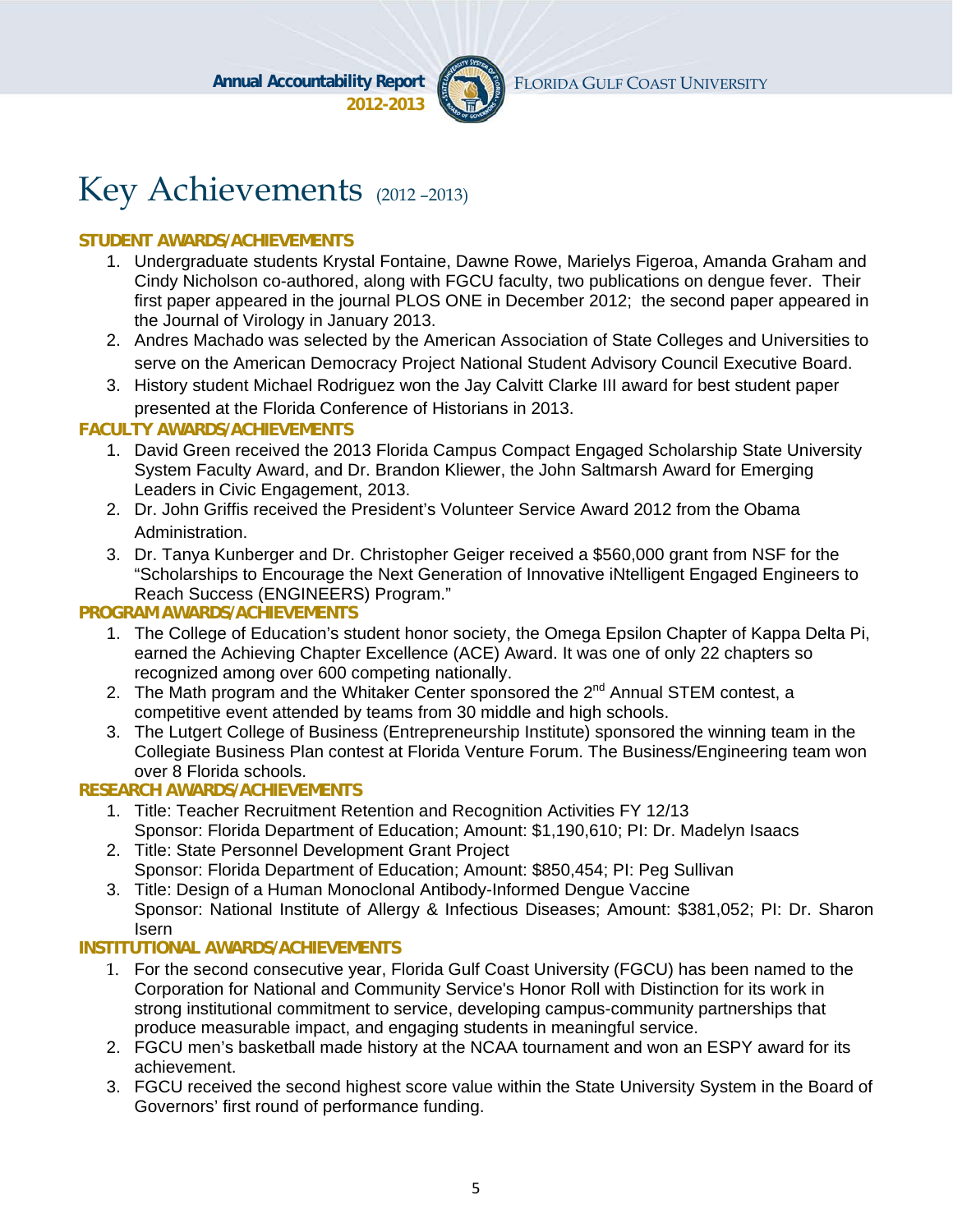

# Narrative

# **Teaching and Learning**

#### **STRENGTHEN QUALITY AND REPUTATION OF ACADEMIC PROGRAMS AND UNIVERSITIES**

Despite having the lowest State-appropriated funding per student in the State University System (2012- 2013: \$3,662, "Dashboard", p. 3), FGCU has continued to improve its quality. Today, over half of our academic programs are professionally accredited by specialized accrediting bodies. In the past year this included initial accreditations by the National Council for the Accreditation of Teacher Education (NCATE) for the College of Education and Accreditation Commission for Programs in Hospitality Management (ACPHA) for the School of Resort and Hospitality Management. The Huffington Post recently reported FGCU second in the SUS in terms of "most successful graduates". To ensure the continuing quality of its programs, this fall FGCU launched a new unique program with its Teaching, Learning, and Assessment Initiative for all new faculty with less than two years of teaching experience. These new faculty are required to enroll in a course entitled "Finding Joy and Success in Teaching." The course provides instruction in course design, teaching effectively (including online), and student assessment. Notwithstanding state funding that was cut during recent years, FGCU continues to exhibit the highest percentage of total course sections taught by full-time faculty (80%) among the major universities in the system, a reflection of its emphasis on its primary mission of teaching.

#### **INCREASE DEGREE PRODUCTIVITY AND PROGRAM EFFICIENCY**

FGCU continues to exhibit the highest rate of growth in degree productivity among the major universities in the system, which is coupled with one of the lowest costs per student credit hour in the State University System. In the last five years, degree production at FGCU has increased by 40% while at the same time cost per credit hour has decreased by 17%. The number of degrees awarded to underrepresented groups (Black, Hispanic, and Pell, see "Dashboard", p.2 "Bachelors Degrees by Group") as a percentage of the total awarded has also grown in the last five years. FGCU has attained these results through a balance of targeted enrollment growth, strategic faculty hiring, and modest growth in average section size. At the same time, when looking at student outcomes, FGCU has a six-year SUS graduation rate (i.e., students graduating either at FGCU or transferring and graduating at another SUS institution) at a rate that is higher than predicted based upon entering student and institutional characteristics. FGCU is among a handful of SUS institutions to demonstrate this type of success/efficiency.

#### **INCREASE THE NUMBER OF DEGREES AWARDED IN S.T.E.M. AND OTHER PROGRAMS OF STRATEGIC EMPHASIS**

FGCU continues to exhibit the highest rate of increase in STEM degree production among the major universities within the SUS. In the last five years, FGCU's STEM degree production has increased 142%, and in other areas of strategic emphasis the number of degrees has increased by 23% (illustrating FGCU's emphasis on STEM). FGCU also is pursuing the development of a centralized internship/co-op education office that will foster stronger connections between the curriculum and job placements. Finally, FGCU will build a nearly 100,000-sq.- ft.- laboratory science and classroom building when PECO funding becomes available.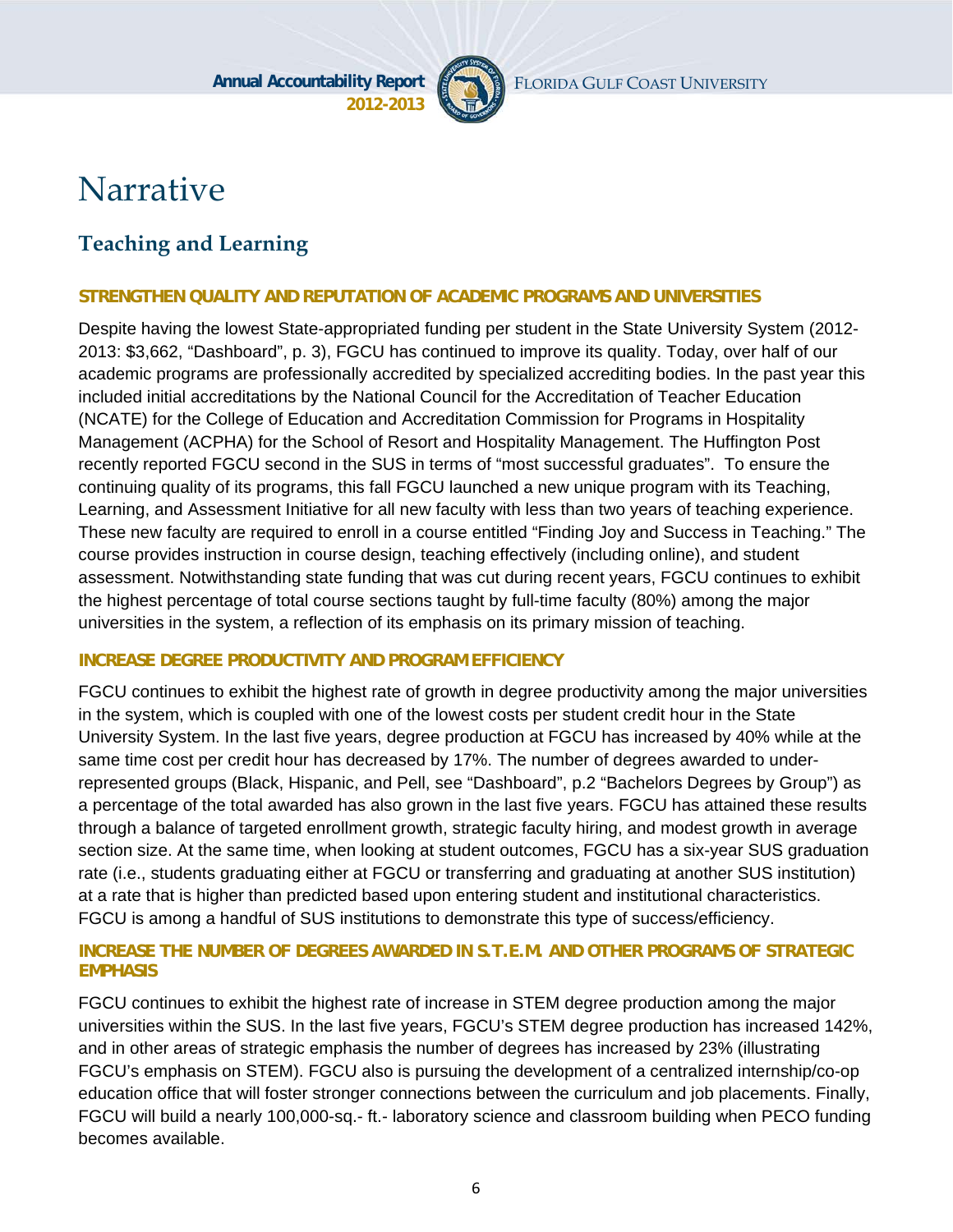

FLORIDA GULF COAST UNIVERSITY

# Narrative

## **Scholarship, Research and Innovation**

#### **STRENGTHEN QUALITY AND REPUTATION OF SCHOLARSHIP, RESEARCH AND INNOVATION**

FGCU has been steadily enhancing its strength, quantity and quality in the area of research, and scholarly and innovative activities. Faculty and students (both undergraduate and graduate) are becoming more actively involved in research and scholarship. One FGCU graduate student team has won the best paper award in the SUS Graduate Research Competition in Tampa. Another team of FGCU undergraduate engineering and business students won the prestigious Florida Venture Forum Statewide Business Plan Competition in Orlando. FGCU is quickly becoming known for the quality of its research and development endeavors.

#### **INCREASE RESEARCH AND COMMERCIALIZATION ACTIVITY**

The 2011-2012 external research grant funding, the most recent data available at the system level, was \$14.4 million (see "Dashboard", p. 3). However, the preliminary number for FGCU in 2012-2013 jumped by 8% to \$15.5 million (the second highest annual amount expended in the history of the University). The 2012-2013 total represents an increase over the last five years (FY08-FY13) of 33%. Associated with this total, the Facilities and Administrative (F&A) cost/revenue rose to its highest level ( F&A refers to indirect cost recovery from the government or research sponsor to address institutional overheads related to infrastructural support for research and development activities).

During the 2013 Research Day, an annual campus event showcasing FGCU's faculty and student research, there was a total of 351 papers presented with 600+ faculty and student participants. These figures were the highest since the University's first Research Day in 2002. With regard to commercialization, one patent application was issued. In addition, FGCU signed its first Commercialization Agreement, with Ennaid Therapeutics, Atlanta, Georgia.

#### **INCREASE COLLABORATION AND EXTERNAL SUPPORT FOR RESEARCH ACTIVITY**

The Office of Research & Graduate Studies (ORGS) has launched the FGCU Multi-Disciplinary Research Initiative (MDRI) award to promote and foster collaboration among different colleges and disciplines. An MDRI award provides seed money for a research team to complete a pilot project within 12 months. Award recipients are required to submit a full-length external grant application through ORGS within 12 months after the end date of the project. ORGS also assisted with the formation of research teams for faculty with internal and external collaborators.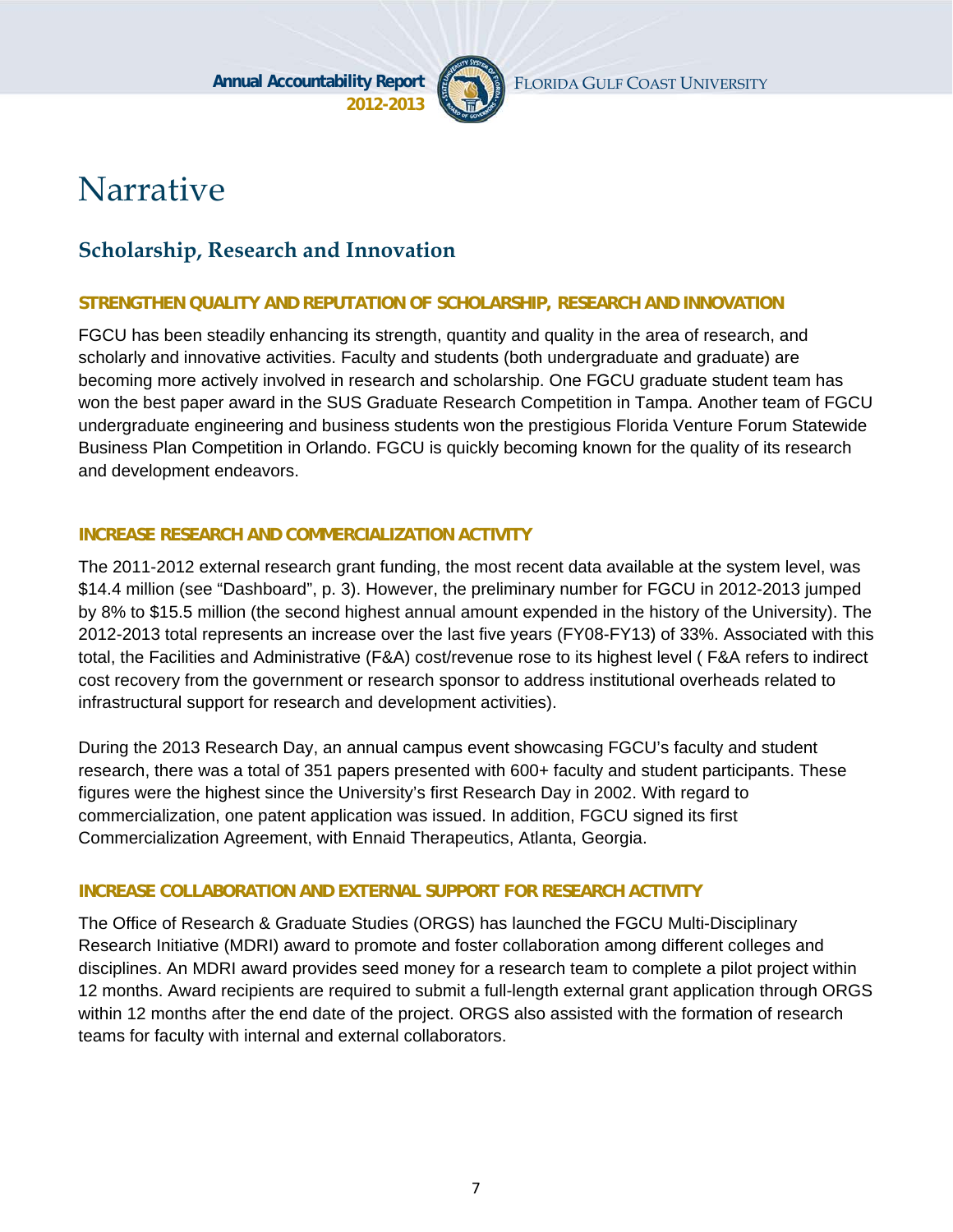

# Narrative

### **Community and Business Engagement**

#### **STRENGTHEN QUALITY AND REPUTATION OF COMMITMENT TO COMMUNITY AND BUSINESS ENGAGEMENT**

FGCU has performed at a high level with regard to matching regional employer needs with academic programming. This is reflected in the consistently high ranking within the State University System of postgraduation employment in Florida. The latest data (2011-2012) provided by the Board of Governors (see "Dashboard", p.4) shows FGCU with a 70% post-graduation employment or continuing education rate. This placed FGCU first among institutions in the State University System (tied with Florida Atlantic University).

FGCU through its Regional Economic Research Institute recently participated in the establishment of REDI (the Fort Myers Naples Regional Economic Development Initiative). REDI has identified manpower and workforce readiness gaps in the region. The Small Business Development Center (SBDC) at FGCU continues to provide consulting services to help stimulate economic development and has advised area businesses on international trade opportunities. This past year the SBDC was credited with helping to launch 91 new businesses, the creation/preservation of 622 jobs, and the receipt of \$3.6 million in government contracts.

#### **INCREASE LEVELS OF COMMUNITY AND BUSINESS ENGAGEMENT**

FGCU continues to strengthen its bonds with the community and business. Last year the number of faculty offering service learning components in their classes rose by 55%. The total number of service learning hours contributed to the community by FGCU students rose to 1.4 million since the University opened in 1997. FGCU was again recognized with placement on the National and Community Service's Honor Roll with Distinction. Students also engage in practical experience with the community as the beneficiary of over 450,000 internship and clinical hours in the last year. FGCU also offers opportunities for those already in business through programs like its Executive MBA and its advanced program in accounting and taxation. The Lutgert College of Business also places members of the business community on its advisory boards to ensure curricular relevancy to the contemporary commercial world.

#### **INCREASE COMMUNITY AND BUSINESS WORKFORCE**

FGCU continues to increase its degree production with students being hired by Florida employers at one of the highest rates in the State University System. Additionally, RERI launched *Workforce Now,* a regional research initiative to identify current and future skill requirements for the five counties of Southwest Florida. As part of this initiative, three major employers in Southwest Florida were interviewed to better understand their critical employment gaps and help identify skill sets needed for those positions. The results of the study will inform the further development of FGCU's Quality Enhancement Plan, a key component of its upcoming regional reaccreditation (in 2015) that is intended to infuse communication, critical thinking, and information literacy skills throughout the undergraduate curriculum.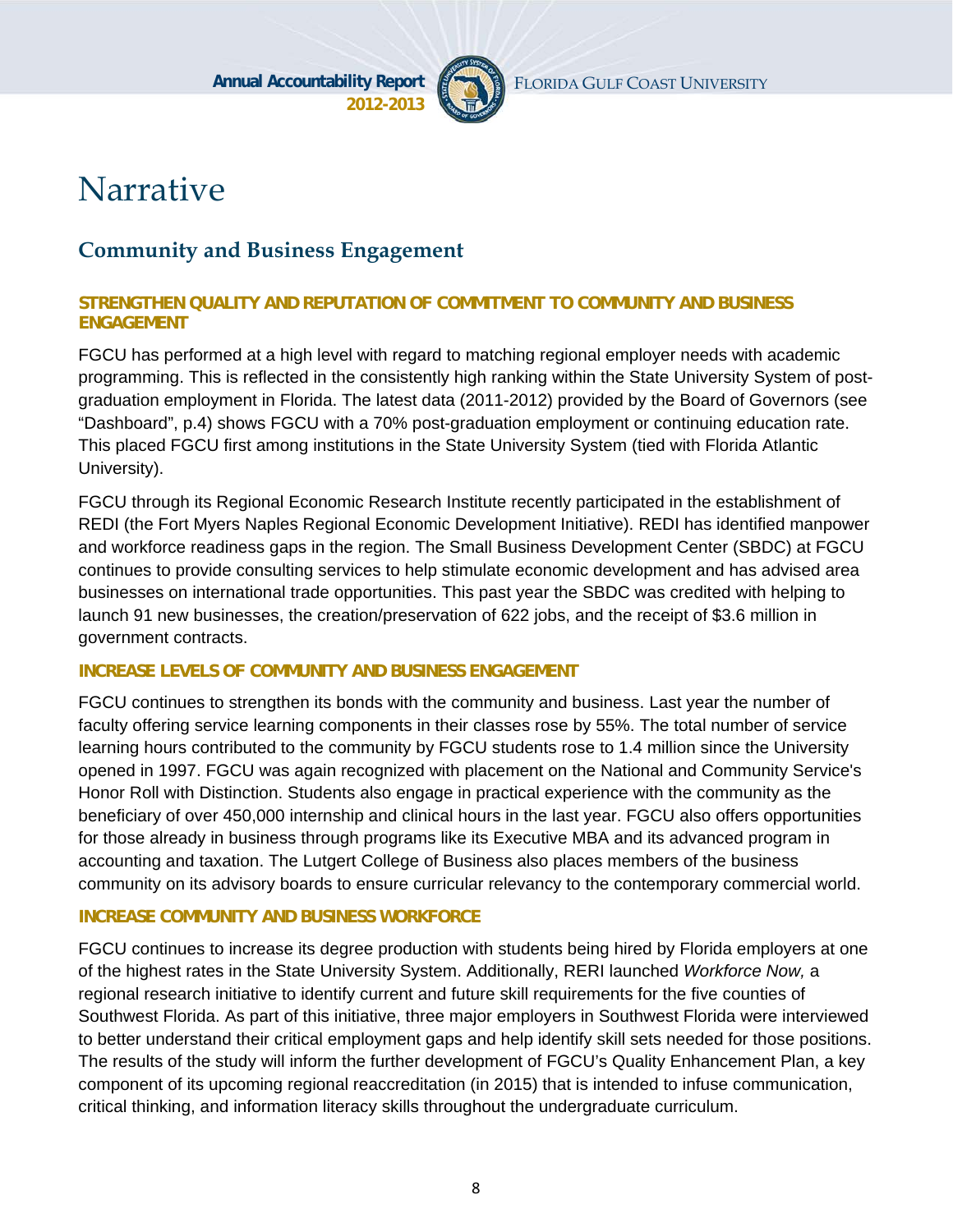

# Data Tables

#### **FINANCIAL RESOURCES**

Table 1A. Education and General Revenues

Table 1B. Education and General Expenditures

Table 1C. Funding per Student FTE

Table 1D. Other Budget Entities

Table 1E. Voluntary Support of Higher Education

Table 1F. Tuition Differential Fee

#### **PERSONNEL**

Table 2A. Personnel Headcount

#### **ENROLLMENT**

Table 3A. Full-time Equivalent (FTE) Enrollment Table 3C. Enrollment by Method of Instruction

#### **UNDERGRADUATE EDUCATION**

Table 4A. Baccalaureate Degree Program Changes in AY 2011-2012

Table 4B. Retention Rates

Table 4C. Full-time, First-Time-in-College (FTIC) Six-Year Graduation Rates

Table 4D. Full- and Part-time FTIC Graduation Rates

Table 4E. AA Transfers Graduation Rates

Table 4F. Other Transfers Graduation Rates

Table 4G. Baccalaureate Degrees Awarded

Table 4H. Baccalaureate Degrees Awarded in Areas of Strategic Emphasis

Table 4I. Baccalaureate Degrees Awarded to Underrepresented Groups

Table 4J. Baccalaureate Degrees Without Excess Credit Hours

Table 4K. Undergraduate Course Offerings

Table 4L. Faculty Teaching Undergraduates

Table 4M. Student/Faculty Ratio

Table 4N. Licensure/Certification Exam: Nursing (NCLEX)

#### **GRADUATE EDUCATION**

Table 5A. Graduate Degree Program Changes in AY 2011-2012

Table 5B. Graduate Degrees Awarded

Table 5C. Graduate Degrees Awarded in Areas of Strategic Emphasis

Table 5D. Licensure/Certification Exams for Graduate Programs

#### **RESEARCH & ECONOMIC DEVELOPMENT**

Table 6A. Research and Development Expenditures

Table 6B. Centers of Excellence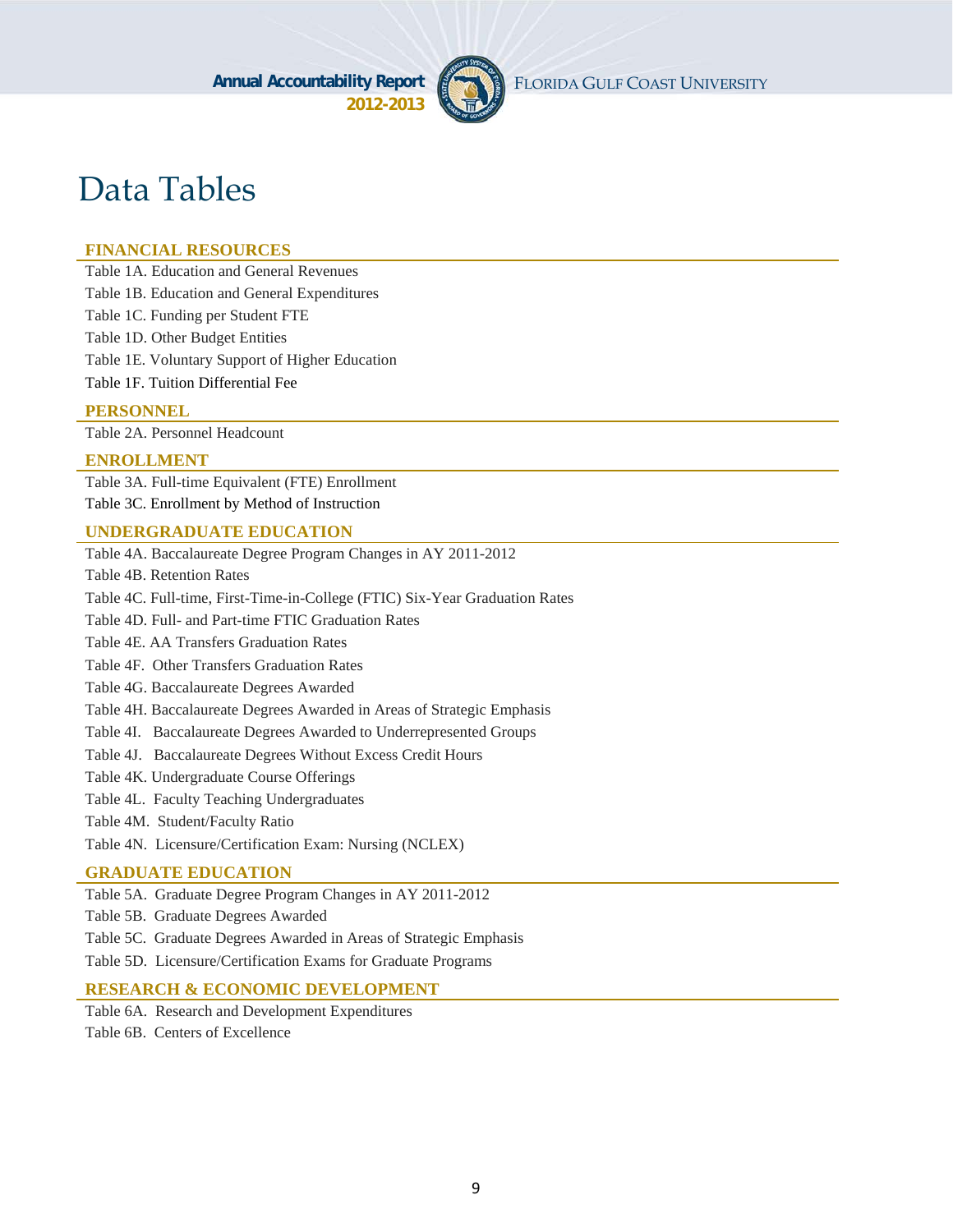

# **Section 1 – Financial Resources**

#### **TABLE 1A. University Education and General Revenues**

|                                                             | 2009-10<br><b>Actual</b> | 2010-11<br><b>Actual</b> | 2011-12<br><b>Actual</b> | 2012-13<br><b>Actual</b> | 2013-14<br><b>Estimates</b> |
|-------------------------------------------------------------|--------------------------|--------------------------|--------------------------|--------------------------|-----------------------------|
| <b>MAIN OPERATIONS</b>                                      |                          |                          |                          |                          |                             |
| <b>Recurring State Funds</b>                                | \$45,960,550             | \$46,430,170             | \$45,240,758             | \$47,375,347             | \$55,833,847                |
| <b>Non-Recurring State Funds</b>                            | \$302,332                | \$783,896                | \$591,145                | $-$ \$5,232,328          | \$0                         |
| Tuition                                                     | \$32,528,647             | \$36,650,020             | \$40,527,653             | \$42,372,272             | \$43,001,871                |
| <b>Tuition Differential Fee</b>                             | \$938,067                | \$4,271,670              | \$4,634,990              | \$8,404,420              | \$9,908,962                 |
| Misc. Fees & Fines                                          | \$509,569                | \$584,740                | \$643,951                | \$666,421                | \$573,449                   |
| Phosphate Research TF                                       | \$0                      | \$0                      | \$0                      | \$0                      | \$0                         |
| <b>Federal Stimulus Funds</b>                               | \$3,583,134              | \$3,428,533              |                          | \$0                      | \$0                         |
| <b>SUBTOTAL</b>                                             | \$83,822,299             | \$92,149,029             | \$91,638,497             | \$93,586,132             | \$109,318,129               |
| <b>HEALTH SCIENCE CENTER / MEDICAL SCHOOL</b>               |                          |                          |                          |                          |                             |
| <b>SUBTOTAL</b>                                             | \$0                      | \$0                      | \$0                      | \$0                      | \$0                         |
| <b>INSTITUTE OF FOOD &amp; AGRICULTURAL SCIENCES (IFAS)</b> |                          |                          |                          |                          |                             |
| <b>SUBTOTAL</b>                                             | \$0                      | \$0                      | \$0                      | \$0                      | \$0                         |
| <b>TOTAL</b>                                                | \$83,822,299             | \$92,149,029             | \$91,638,497             | \$93,586,132             | \$109,318,129               |

**Recurring State Funds:** State recurring funds include general revenue and lottery education & general (E&G) appropriations and any administered funds provided by the state, including annual adjustments of risk management insurance premiums for the estimated year. This does not include technical adjustments or transfers made by universities after the appropriation. Please note: for estimated 2012-13 this figure includes the non-recurring \$300 M system budget reduction. - Source: For actual years, SUS Final Amendment Packages; for estimated year the 2012-13 Allocation Summary and Workpapers (Total E&G general revenue & lottery minus non-recurring) and Board of Governors staff calculations for risk management insurance adjustments. **Non-Recurring State Funds:** State non-recurring funds include general revenue and lottery education & general appropriations and any administered funds provided by the state. This does not include technical adjustments or transfers made by Universities after the appropriation - Source: non-recurring appropriations section of the annual Allocation Summary and Workpapers document and all other non-recurring budget amendments allocated later in the fiscal year. **Tuition**: Actual resident & non-resident tuition revenues collected from students, net of fee waivers. - Source: Operating Budget, Report 625 – Schedule I-A. **Tuition Differential Fee**: Actual tuition differential revenues collected from undergraduate students - Source: Operating Budget, Report 625 – Schedule I-A. **Miscellaneous Fees & Fines**: Other revenue collections include items such as application fees, late registration fees, library fines, miscellaneous revenues. This is the total revenue from Report 625 minus tuition and tuition differential fee revenues. This does not include local fees - Source: Operating Budget, Report 625 – Schedule I-A. **Phosphate Research Trust Fund**: State appropriation for the Florida Industrial and Phosphate Research Institute at the University of South Florida (for history years through 2011- 12); beginning 2012-13 the Phosphate Research Trust Fund is appropriated through Florida Polytechnic University. Other Operating Trust Funds- For UF-IFAS and UF-HSC, actual revenues from the Incidental Trust Funds and Operations & Maintenance Trust Fund are provided by the University of Florida. Source: Final Amendment Package. **Federal Stimulus Funds**: Non-recurring American Recovery and Reinvestment Act funds appropriated by the state - Source: SUS Final Amendment Package.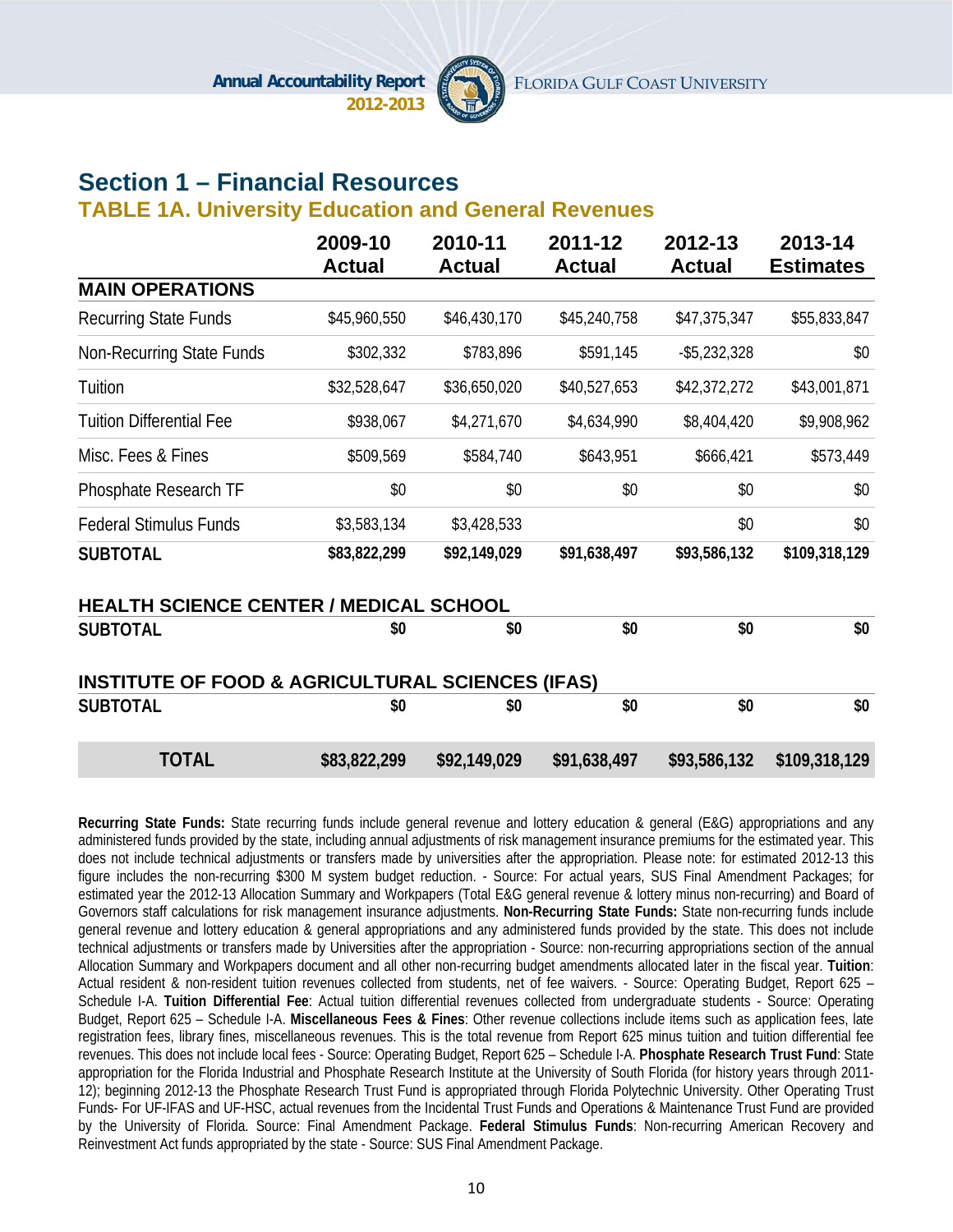

# **Section 1 – Financial Resources** *(continued)*

#### **TABLE 1B. University Education and General Expenditures**

|                            | 2009-10      | 2010-11      | 2011-12      | 2012-13      | 2013-14       |
|----------------------------|--------------|--------------|--------------|--------------|---------------|
|                            | Actual       | Actual       | Actual       | Actual*      | Estimates**   |
| <b>MAIN OPERATIONS</b>     |              |              |              |              |               |
| Instruction/Research       | \$46,733,908 | \$48,883,873 | \$52,912,581 | \$54,412,907 | \$60,431,991  |
| Administration and Support | \$15,034,610 | \$14,866,336 | \$15,073,452 | \$16,569,456 | \$24,943,613  |
| PO&M                       | \$7,922,599  | \$8,315,649  | \$8,221,036  | \$8,840,838  | \$9,121,240   |
| <b>Student Services</b>    | \$6,667,248  | \$7,810,334  | \$8,219,125  | \$9,249,569  | \$10,145,704  |
| Library/Audio Visual       | \$3,341,458  | \$3,793,275  | \$3,540,220  | \$3,622,846  | \$4,154,181   |
| Other                      | \$280,078    | \$526,867    | \$553,218    | \$529,988    | \$521,399     |
| <b>TOTAL</b>               | \$79,979,901 | \$84,196,334 | \$88,519,632 | \$93,225,604 | \$109,318,128 |

|              | <b>HEALTH SCIENCE CENTER / MEDICAL SCHOOL</b>               |              |              |              |               |
|--------------|-------------------------------------------------------------|--------------|--------------|--------------|---------------|
| <b>TOTAL</b> | \$0                                                         | \$0          | \$0          | \$0          | \$0           |
|              | <b>INSTITUTE OF FOOD &amp; AGRICULTURAL SCIENCES (IFAS)</b> |              |              |              |               |
| <b>TOTAL</b> | \$0                                                         | \$0          | \$0          | \$0          | \$0           |
|              |                                                             |              |              |              |               |
| TOTAL        | \$79,979,901                                                | \$84,196,334 | \$88,519,632 | \$93,225,604 | \$109,318,128 |

The table reports the actual and estimated amount of expenditures from revenues appropriated by the legislature for each fiscal year. The expenditures are classified by Program Component (i.e., Instruction/Research, PO&M, Administration, etc...) for activities directly related to instruction, research and public service. The table does not include expenditures classified as non-operating expenditures (i.e., to service assetrelated debts), and therefore excludes a small portion of the amount appropriated each year by the legislature. Note\*: FY 2012-2013 reflects a change in reporting expenditures from prior years due to the new carry-forward reporting requirement as reflected in the 2013-2014 SUS Operating Budget Reports. Since these expenditures will now include carry-forward expenditures, these data are no longer comparable to the current-year revenues reported in table 1A, or prior year expenditures within table 1B. Note\*\*: Estimated year amounts are from FY 2013-14 appropriations only and do not include anticipated expenditures from university carry-forward funds.

**Instruction & Research:** Includes expenditures for state services related to the instructional delivery system for advanced and professional education. Includes functions such as; all activities related to credit instruction that may be applied toward a postsecondary degree or certificate; nonproject research and service performed to maintain professional effectives; individual or project research; academic computing support; academic source or curriculum development. Source: Operating Budget Summary - Expenditures by Program Activity (or Report 645). **Administration & Support Services:** Expenditures related to the executive direction and leadership for university operations and those internal management services which assist and support the delivery of academic programs. Source: Operating Budget Summary - Expenditures by Program Activity (or Report 645). **PO&M:** Plant Operations & Maintenance expenditures related to the cleaning and maintenance of existing grounds, the providing of utility services, and the planning and design of future plant expansion and modification. **Student Services:** Includes resources related to physical, psychological, and social well being of the student. Includes student service administration, social and cultural development, counseling and career guidance, financial aid, and student admissions and records. **Other**: includes Institutes and Research Centers, Radio/TV, Museums and Galleries, Intercollegiate Athletics, Academic Infrastructure Support Organizations. Source: Operating Budget Summary - Expenditures by Program Activity (or Report 645).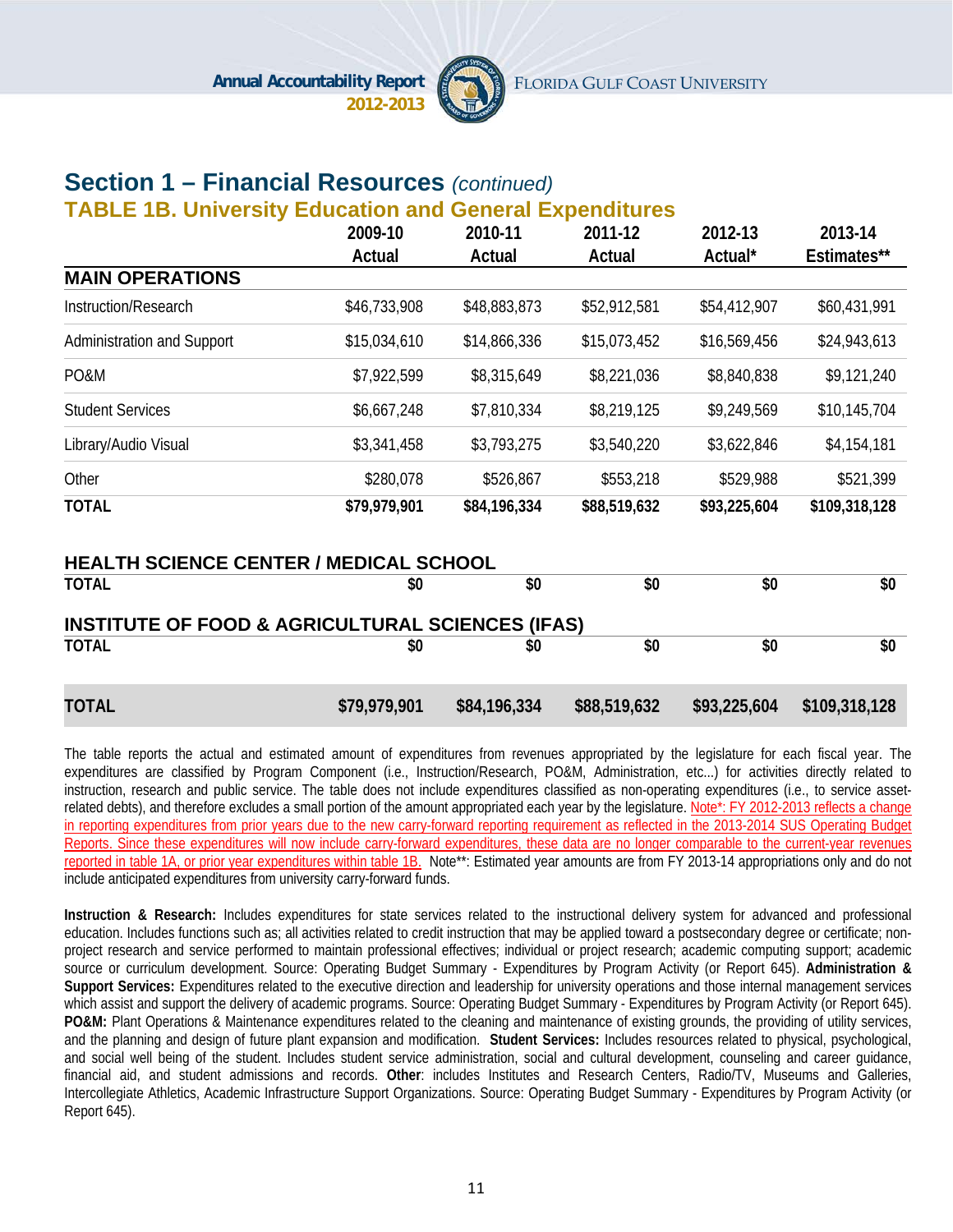

#### **Section 1 – Financial Resources** *(continued)*  **TABLE 1C. State Funding per Full-Time Equivalent (FTE) Student**

|                                     | 2008-09       | 2009-10       | 2010-11       | 2011-12       | 2012-13       |
|-------------------------------------|---------------|---------------|---------------|---------------|---------------|
| <b>Appropriated Funding per FTE</b> | <b>Actual</b> | <b>Actual</b> | <b>Actual</b> | <b>Actual</b> | <b>Actual</b> |
|                                     |               |               |               |               |               |
| <b>General Revenue</b>              | \$5,388       | \$4,415       | \$4,102       | \$3,677       | \$3,244       |
| Lottery Funds                       | \$645         | \$528         | \$558         | \$595         | \$418         |
| <b>Tuition &amp; Fees</b>           | \$3,419       | \$3,624       | \$3,603       | \$4,734       | \$5,278       |
| Other Trust Funds                   | \$0           | \$383         | \$338         | \$0           | \$0           |
| <b>TOTAL</b>                        | \$9,453       | \$8,951       | \$8,602       | \$9,006       | \$8,940       |
| <b>Actual Funding per FTE</b>       |               |               |               |               |               |
| <b>Tuition &amp; Fees</b>           | \$3,260       | \$3,631       | \$4,097       | \$4,270       | \$4,470       |
| <b>TOTAL</b>                        | \$9,294       | \$8,957       | \$9,096       | \$8,543       | \$8,131       |

Notes: (1) FTE is based on actual FTE, not funded FTE; (2) does not include Health-Science Center funds or FTE; (3) FTE for these metrics uses the standard IPEDS definition of FTE, equal to 30 credit hours for undergraduates and 24 for graduates; and (4) actual funding per student is based on actual tuition and E&G fees (does not include local fees) collected. Sources: Appropriated totals from the annual Final Amendment Package data. Estimated year data from the Allocation Summary document. Actual Student Fees from the Operating Budget 625 reports. This does not include appropriations for special units (i.e., IFAS, Health Science Centers, and Medical Schools). Tuition and fee revenues include tuition and tuition differential fee and E&G fees (i.e., application, late registration, and library fees/fines). Other local fees that do not support E&G activities are not included here (see Board of Governors Regulation 7.003). This data is not adjusted for inflation.

### **TABLE 1D. University Other Budget Entities**

| . <i>.</i> . _ _ _ . _ . v.  . v.  . , |              | -----        |              |              |                  |
|----------------------------------------|--------------|--------------|--------------|--------------|------------------|
|                                        | 2009-10      | 2010-11      | 2011-12      | 2012-13      | 2013-14          |
|                                        | Actual       | Actual       | Actual       | Actual       | <b>Estimates</b> |
| <b>Auxiliary Enterprises</b>           |              |              |              |              |                  |
| Revenues                               | \$28,357,208 | \$34,935,303 | \$36,930,004 | \$41,886,122 | \$42,280,376     |
| Expenditures                           | \$22,756,749 | \$26,773,354 | \$29,365,269 | \$25,024,387 | \$26,057,696     |
| <b>Contracts &amp; Grants</b>          |              |              |              |              |                  |
| Revenues                               | \$15,575,891 | \$15,104,870 | \$16,017,365 | \$17,364,483 | \$14,099,721     |
| Expenditures                           | \$12,084,323 | \$15,502,218 | \$16,950,090 | \$17,789,333 | \$12,636,109     |
| <b>Local Funds</b>                     |              |              |              |              |                  |
| Revenues                               | \$24,418,652 | \$30,308,275 | \$33,387,568 | \$35,369,172 | \$38,392,921     |
| Expenditures                           | \$24,637,176 | \$31,136,829 | \$34,137,506 | \$34,828,988 | \$39,586,228     |
| <b>Faculty Practice Plans</b>          |              |              |              |              |                  |
| Revenues                               | \$0          | \$0          | \$0          | \$0          | \$0              |
| Expenditures                           | \$0          | \$0          | \$0          | \$0          | \$0              |

Notes: Revenues do not include transfers. Expenditures do not include non-operating expenditures. **Auxiliary Enterprises** are self supported through fees, payments and charges. Examples include housing, food services, bookstores, parking services, health centers. **Contract & Grants** resources are received from federal, state or private sources for the purposes of conducting research and public service activities. **Local Funds** are associated with student activity (supported by the student activity fee), student financial aid, concessions, intercollegiate athletics, technology fee, green fee, and student life & services fee. **Faculty Practice Plan** revenues/receipts are funds generated from faculty practice plan activities. Faculty Practice Plan expenditures include all expenditures relating to the faculty practice plans, including transfers between other funds and/or entities. This may result in double counting in information presented within the annual report. Source: Operating Budget, Report 615.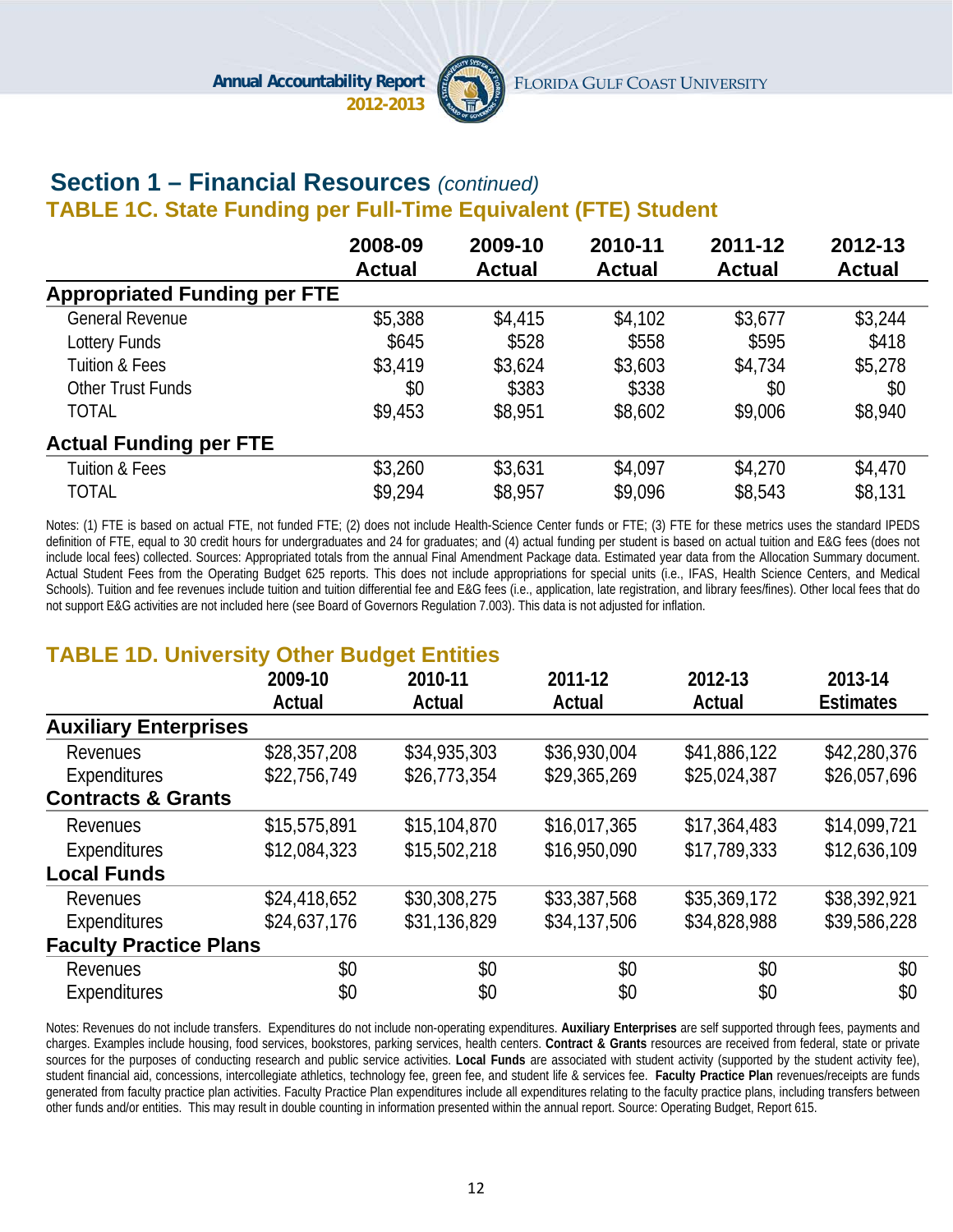

#### **Section 1 – Financial Resources** *(continued)* **TABLE 1E. Voluntary Support of Higher Education**

|                                     | 2007-08  | 2008-09  | 2009-10  | 2010-11  | 2011-12  |
|-------------------------------------|----------|----------|----------|----------|----------|
| <b>Endowment Value</b><br>(\$1000s) | \$46,638 | \$39,193 | \$45,904 | \$56,673 | \$55,552 |
| <b>Gifts Received</b><br>(\$1000s)  | \$20,782 | \$10,472 | \$13,603 | \$15,078 | \$19,361 |
| Percentage of<br>Alumni Donors      | 3%       | 3%       | 4%       | 3%       | 3%       |

Notes: **Endowment value** at the end of the fiscal year, as reported in the annual NACUBO Endowment Study. **Gifts Received** as reported in the Council for Aid to Education's Voluntary Support of Education (VSE) survey in the section entitled "Gift Income Summary," this is the sum of the present value of all gifts (including outright and deferred gifts) received for any purpose and from all sources during the fiscal year, excluding pledges and bequests. (There's a deferred gift calculator at www.cae.org/vse.) The present value of non-cash gifts is defined as the tax deduction to the donor as allowed by the IRS. **Percentage of Alumni Donors** as reported in the Council for Aid to Education's Voluntary Support of Education (VSE) survey in the section entitled "Additional Details," this is the number of alumni donors divided by the total number of alumni, as of the end of the fiscal year. "Alumni," as defined in this survey, include those holding a degree from the institution as well as those who attended the institution but did not earn a degree.

# **TABLE 1F. Tuition Differential Fees (TDF)**

|                                                | 2010-11     | 2011-12     | 2012-13     |
|------------------------------------------------|-------------|-------------|-------------|
| <b>TDF Revenues Generated</b>                  | \$4,271,670 | \$4,634,990 | \$8,404,420 |
| Students Receiving TDF Funded Award            | 738         | 1.011       | 1145        |
| Total Value of TDF Funded Financial Aid Awards | \$1,677     | \$1,229     | \$2,043     |

#### **Florida Student Assistance Grant (FSAG) Eligible Students**

| Number of Eligible Students   | 4,353 | 4,833 |
|-------------------------------|-------|-------|
| Number Receiving a TDF Waiver |       |       |
| Average Value of TDF Waivers  |       |       |

Note: **TDF Revenues Generated** refers to actual tuition differential revenues collected from undergraduate students as reported on the Operating Budget, Report 625 – Schedule I-A. **Students Receiving TDF Funded Award** reports the number of unduplicated students who have received a financial aid award that was funded by tuition differential revenues. **Value of TDF Funded Award** refers to the average value of financial aid awards funded by the the Tuition Differential Fee funds. Florida Student Assistance Grant (FSAG) Eligible Students**: Number of Eligible Students** refers to total annual unduplicated count of undergraduates at the institution who are eligible for FSAG in the academic year, whether or not they received FSAG awards. **Number Receiving a TDF Waiver** refers to annual unduplicated count of FSAG-eligible students receiving a waiver, partial or full, of the tuition differential fees at the institution during the academic year, regardless of the reason for the waiver. **Value of TDF Waivers** refers to the average value of waivers provided to FSAG-eligible undergraduates at the institution during the academic year, regardless of the reason for the waiver.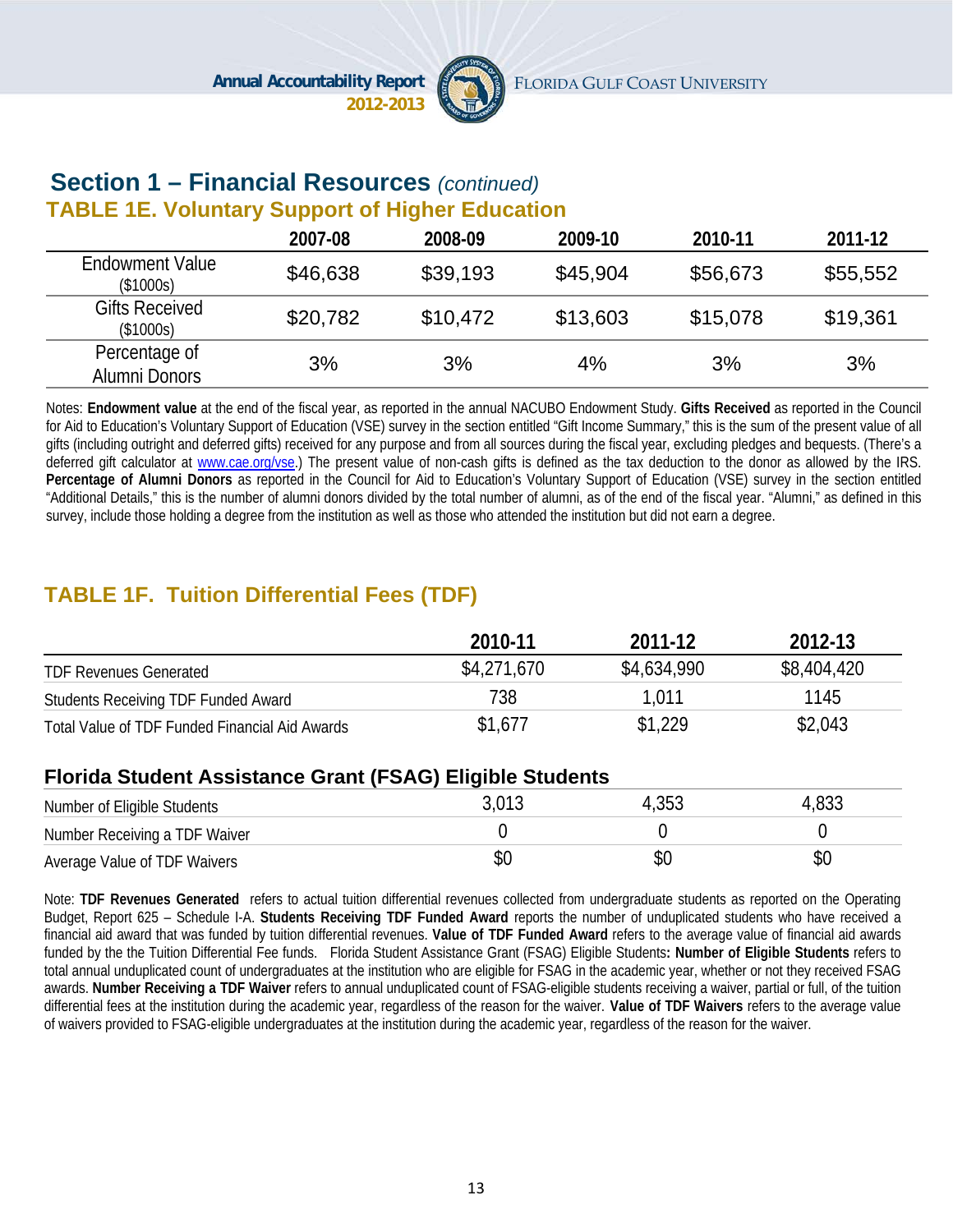

# **Section 2 – Personnel**

**TABLE 2A. Personnel Headcount** *(in Fall term only)*

|                                           | 2008           | 2009           | 2010            | 2011     | 2012     |
|-------------------------------------------|----------------|----------------|-----------------|----------|----------|
| <b>Full-time Employees</b>                |                |                |                 |          |          |
| <b>Tenured Faculty</b>                    | 12             | 13             | 12 <sub>2</sub> | 10       | 8        |
| <b>Tenure-track Faculty</b>               | 0              | 0              | 0               | $\Omega$ | 0        |
| Non-Tenure Track Faculty                  | 312            | 335            | 361             | 384      | 418      |
| <b>Instructors Without Faculty Status</b> | 0              | 0              | 0               | $\Omega$ | $\Omega$ |
| <b>Graduate Assistants/Associates</b>     | $\overline{0}$ | $\overline{0}$ | $\Omega$        | $\Omega$ | 0        |
| <b>Non-Instructional Employees</b>        | 630            | 634            | 639             | 684      | 711      |
| <b>FULL-TIME SUBTOTAL</b>                 | 954            | 982            | 1,012           | 1,078    | 1,137    |
| <b>Part-time Employees</b>                |                |                |                 |          |          |
| <b>Tenured Faculty</b>                    | $\overline{0}$ | $\overline{0}$ | $\overline{0}$  | $\Omega$ | 0        |
| <b>Tenure-track Faculty</b>               | 0              | $\overline{0}$ | $\Omega$        | $\Omega$ | $\Omega$ |
| Non-Tenure Track Faculty                  | 206            | 206            | 216             | 232      | 222      |
| <b>Instructors Without Faculty Status</b> | 0              | 0              | 0               | $\Omega$ | $\Omega$ |
| <b>Graduate Assistants/Associates</b>     | 37             | 43             | 85              | 72       | 69       |
| Non-Instructional Employees               | 1              | 3              | 6               | 3        | 5        |
| <b>PART-TIME SUBTOTAL</b>                 | 244            | 252            | 307             | 307      | 296      |
| <b>TOTAL</b>                              | 1,198          | 1,234          | 1,319           | 1,385    | 1,433    |

Note: This table is based on the annual IPEDS Human Resources Survey, and provides full- and part-time medical and non-medical staff by faculty status and primary function/occupational activity. **Tenured and Tenure-Track Faculty** include those categorized within instruction, research, or public service. **Non-Tenure Track Faculty** includes adjunct faculty (on annual and less than annual contracts) and faculty on multi-year contracts categorized within instruction, research, or public service. **Instructors Without Faculty Status** includes postdoctoral research associates, and individuals hired as a staff member primarily to do research on a 3-year contract without tenure eligibility categorized within instruction, research, or public service. **Non-Instructional Employees** includes all executive, administrative and managerial positions regardless of faculty status; as well as, other support and service positions regardless of faculty status. Note: The universities vary on how they classify adjuncts (some include them as non-tenure track faculty while others do not consider them faculty and report them as instructors without faculty status) and part-time non-instructional employees.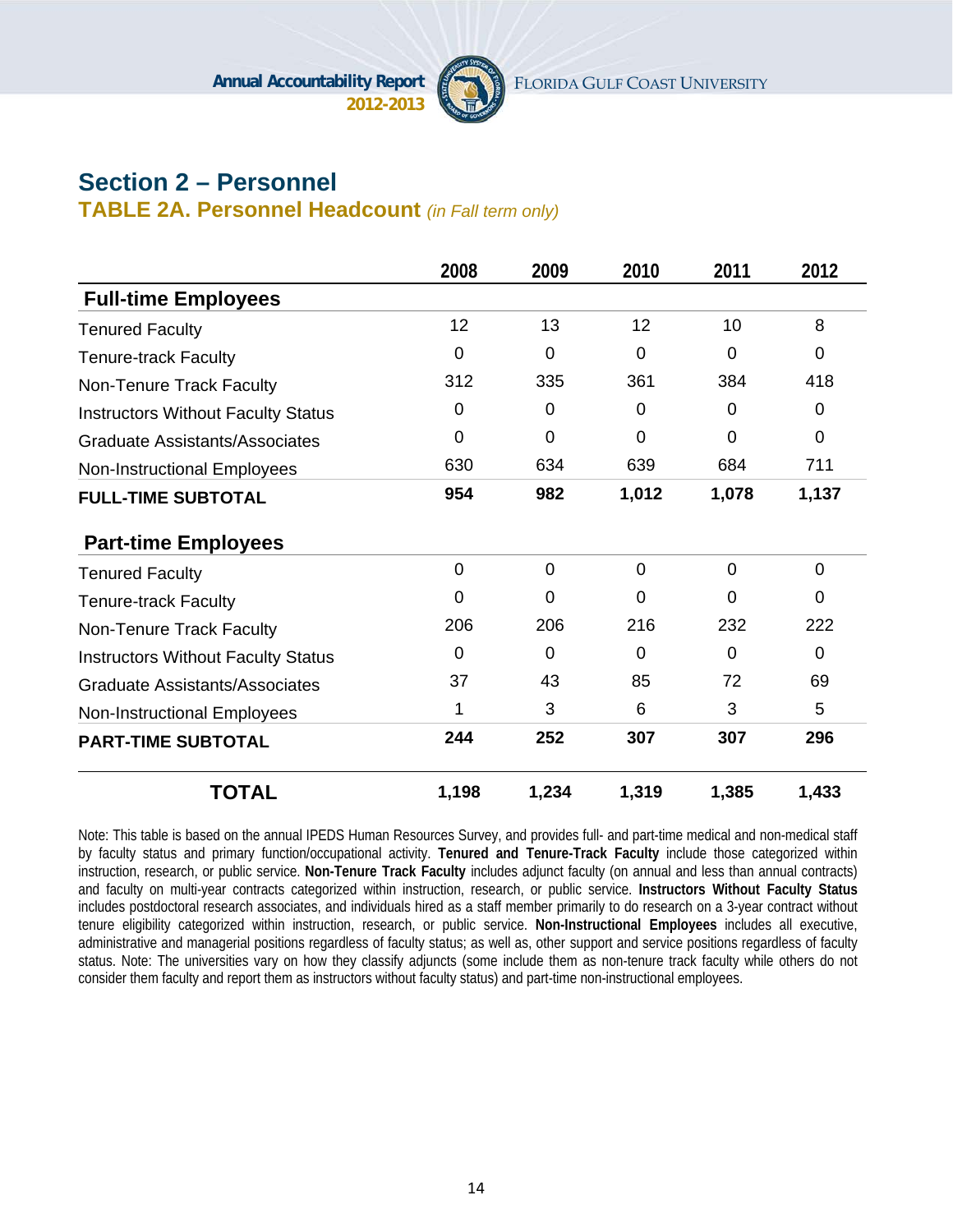

# **Section 3 – Enrollment**

### **TABLE 3A. Full-Time Equivalent (FTE) Enrollment**

|                                      | 2010-11                 |               | 2011-12                 |               | 2012-13                 |               |
|--------------------------------------|-------------------------|---------------|-------------------------|---------------|-------------------------|---------------|
|                                      | State-<br><b>Funded</b> | <b>Actual</b> | State-<br><b>Funded</b> | <b>Actual</b> | State-<br><b>Funded</b> | <b>Actual</b> |
| <b>FLORIDA RESIDENTS</b>             |                         |               |                         |               |                         |               |
| LOWER-DIVISION                       | 2,224                   | 3,418         | 2,224                   | 3,729         | 2,224                   | 4,036         |
| UPPER-DIVISION                       | 2,319                   | 3,105         | 2,319                   | 3,282         | 2,319                   | 3,324         |
| MASTER'S (GRAD I)                    | 510                     | 636           | 510                     | 579           | 510                     | 517           |
| DOCTORAL (GRAD II)                   | 10                      | 79            | 10                      | 100           | 10                      | 122           |
| <b>TOTAL</b>                         | 5,063                   | 7,237         | 5,063                   | 7,689         | 5,063                   | 7,999         |
|                                      |                         |               |                         |               |                         |               |
| <b>NON-FLORIDA RESIDENTS</b>         |                         |               |                         |               |                         |               |
| LOWER-DIVISION                       |                         | 213           |                         | 209           |                         | 211           |
| UPPER-DIVISION                       |                         | 123           |                         | 115           |                         | 120           |
| MASTER'S (GRAD I)                    |                         | 26            |                         | 27            |                         | 19            |
| <b>DOCTORAL (GRAD II)</b>            |                         | 1             |                         | 5             |                         | 6             |
| <b>TOTAL</b>                         | 310                     | 361           | 310                     | 355           | 310                     | 356           |
|                                      |                         |               |                         |               |                         |               |
| <b>TOTAL FTE</b>                     |                         |               |                         |               |                         |               |
| LOWER-DIVISION                       |                         | 3,629         |                         | 3,937         |                         | 4,247         |
| UPPER-DIVISION                       |                         | 3,228         |                         | 3,397         |                         | 3,444         |
| MASTER'S (GRAD I)                    |                         | 662           |                         | 606           |                         | 537           |
| <b>DOCTORAL (GRAD II)</b>            |                         | 79            |                         | 105           |                         | 128           |
| <b>TOTAL</b>                         | 5,373                   | 7,598         | 5,373                   | 8,045         | 5,373                   | 8,355         |
| <b>TOTAL</b><br><b>US Definition</b> | 7,164                   | 10,131        | 7,164                   | 10,727        | 7,164                   | 11,140        |

Notes: Full-time Equivalent (FTE) student is a measure of instructional effort (and student activity) that is based on the number of credit hours that students enroll. FTE is based on the Florida definition, which divides undergraduate credit hours by 40 and graduate credit hours by 32 (US definition based on Undergraduate FTE = 30 and Graduate FTE = 24 credit hours). **Funded** enrollment as reported in the General Appropriations Act and set by the legislature. **Actual** enrollment only reports 'state-fundable' FTE as reported by Universities to the Board of Governors in the Student Instruction File (SIF). Totals are actual and may not equal sum of reported student levels due to rounding of student level FTE.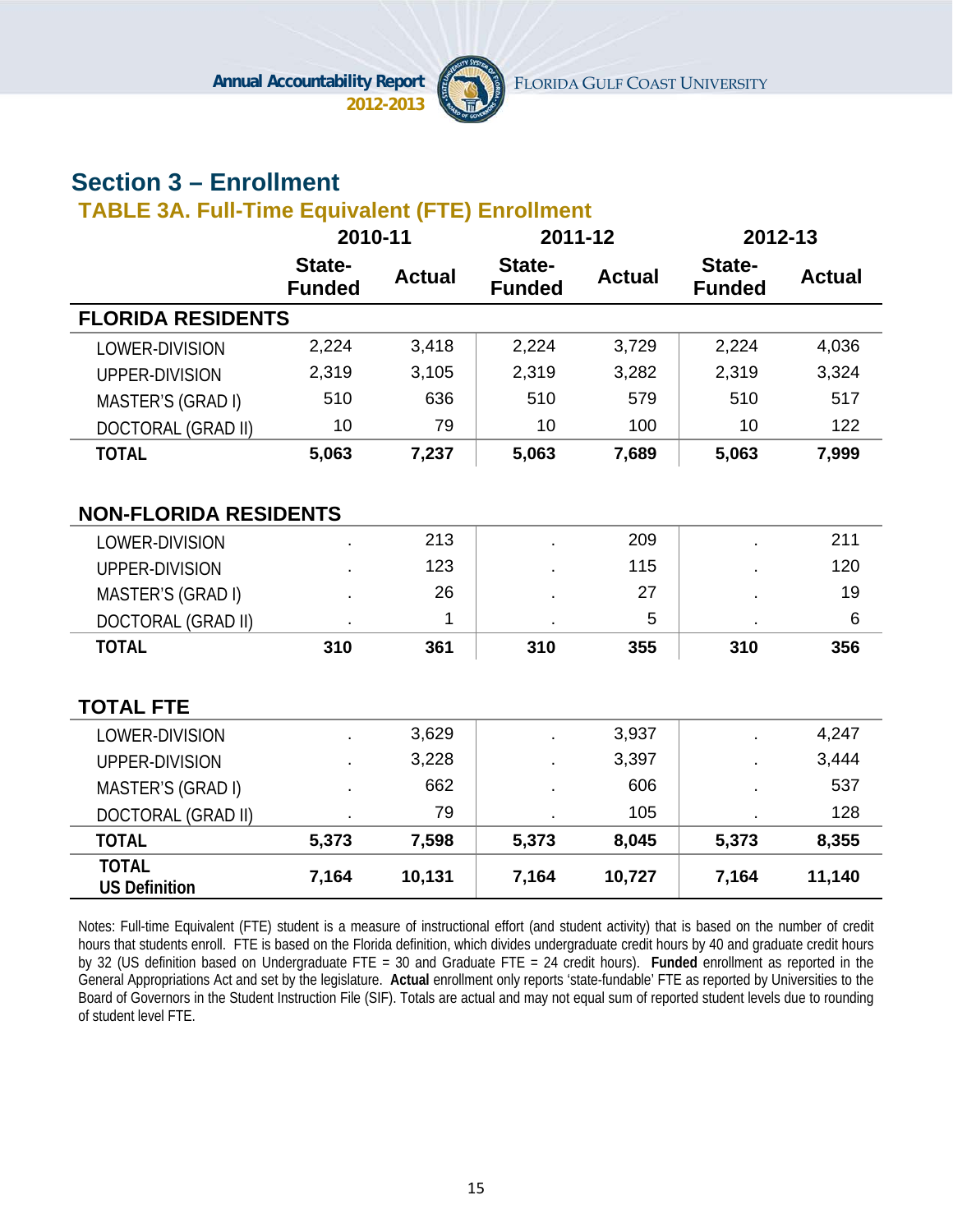

### **Section 3 – Enrollment** *(continued)*

#### **TABLE 3C. Full-Time Equivalent (FTE) Enrollment by Method of Instruction**

|                           | 2010-11 | 2011-12 | 2012-13 |
|---------------------------|---------|---------|---------|
| <b>TRADITIONAL</b>        |         |         |         |
| LOWER-DIVISION            | 2,965   | 3,262   | 3,539   |
| UPPER-DIVISION            | 2,608   | 2,778   | 2,815   |
| MASTER'S (GRAD I)         | 384     | 363     | 338     |
| DOCTORAL (GRAD II)        | 63      | 69      | 85      |
| <b>TOTAL</b>              | 6,020   | 6,472   | 6,776   |
| <b>HYBRID</b>             |         |         |         |
| LOWER-DIVISION            | 78      | 69      | 73      |
| UPPER-DIVISION            | 101     | 125     | 86      |
| MASTER'S (GRAD I)         | 111     | 74      | 53      |
| <b>DOCTORAL (GRAD II)</b> | 4       | 17      | 21      |
| <b>TOTAL</b>              | 293     | 285     | 233     |
| <b>DISTANCE LEARNING</b>  |         |         |         |
| LOWER-DIVISION            | 586     | 607     | 635     |
| UPPER-DIVISION            | 519     | 493     | 543     |
| MASTER'S (GRAD I)         | 167     | 169     | 146     |
| DOCTORAL (GRAD II)        | 13      | 19      | 22      |
| <b>TOTAL</b>              | 1,285   | 1,287   | 1,346   |
| <b>TOTAL</b>              |         |         |         |
| LOWER-DIVISION            | 3,629   | 3,937   | 4,247   |
| UPPER-DIVISION            | 3,228   | 3,397   | 3,444   |
| MASTER'S (GRAD I)         | 662     | 606     | 537     |
| <b>DOCTORAL (GRAD II)</b> | 79      | 105     | 128     |
| <b>TOTAL</b>              | 7,598   | 8,045   | 8,355   |

Note: Full-time Equivalent (FTE) student is a measure of instructional effort (and student activity) that is based on the number of credit hours that students enroll. FTE is based on the Florida definition, which divides undergraduate credit hours by 40 and graduate credit hours by 32. **Distance Learning** is a course in which at least 80 percent of the direct instruction of the course is delivered using some form of technology when the student and instructor are separated by time or space, or both (per 1009.24(17), *F.S.*). **Hybrid** is a course where 50% to 79% of the instruction is delivered using some form of technology, when the student and instructor are separated by time or space, or both (per SUDS data element 2052). **Traditional (and Technology Enhanced)** refers to primarily face to face instruction utilizing some form of technology for delivery of supplemental course materials for *no more* than 49% of instruction (per SUDS data element 2052). Totals are actual and may not equal sum of reported student levels due to rounding of student level FTE. Total FTE are equal in tables 3A, 3B.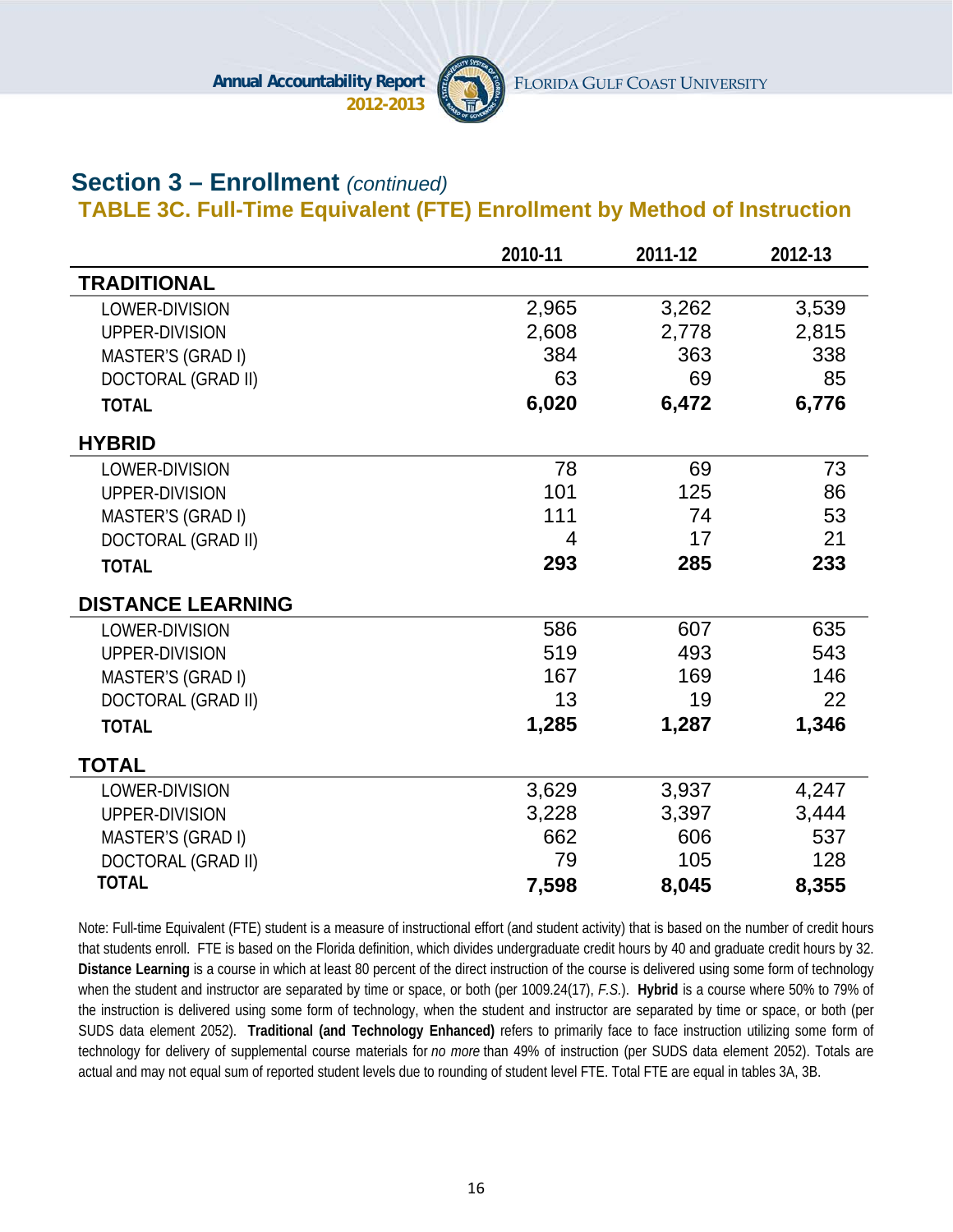

# **Section 4 – Undergraduate Education**

#### **TABLE 4A. Baccalaureate Degree Program Changes in AY 2012-13**

| <b>Title of Program</b>                                       | Six-digit<br><b>CIP</b><br>Code | <b>Degree</b><br>Level | Date of<br><b>UBOT</b><br><b>Action</b> | <b>Starting</b><br>or Ending<br><b>Term</b> | <b>Comments</b> |
|---------------------------------------------------------------|---------------------------------|------------------------|-----------------------------------------|---------------------------------------------|-----------------|
| <b>New Programs</b>                                           |                                 |                        |                                         |                                             |                 |
| None                                                          |                                 |                        |                                         |                                             |                 |
|                                                               |                                 |                        |                                         |                                             |                 |
|                                                               |                                 |                        |                                         |                                             |                 |
| <b>Terminated Programs</b>                                    |                                 |                        |                                         |                                             |                 |
| None                                                          |                                 |                        |                                         |                                             |                 |
|                                                               |                                 |                        |                                         |                                             |                 |
|                                                               |                                 |                        |                                         |                                             |                 |
| <b>Inactive Programs</b>                                      |                                 |                        |                                         |                                             |                 |
| None                                                          |                                 |                        |                                         |                                             |                 |
|                                                               |                                 |                        |                                         |                                             |                 |
|                                                               |                                 |                        |                                         |                                             |                 |
| <b>New Programs Considered By University But Not Approved</b> |                                 |                        |                                         |                                             |                 |
| None                                                          |                                 |                        |                                         |                                             |                 |
|                                                               |                                 |                        |                                         |                                             |                 |

Note: This table does not include new majors or concentrations added under an existing degree program CIP Code. This table reports the new and terminated program changes based on Board action dates between May 5, 2012 and May 4, 2013.

**New Programs** are proposed new degree programs that have been completely through the approval process at the university and, if appropriate, the Board of Governors. Does not include new majors or concentrations added under an existing degree program CIP Code.

**Terminated Programs** are degree programs for which the entire CIP Code has been terminated and removed from the university's inventory of degree programs. Does not include majors or concentrations terminated under an existing degree program CIP Code if the code is to remain active on the academic degree inventory.

**Inactive Programs** are degree programs for which enrollments have been temporarily suspended for the entire CIP Code, but the program CIP Code has not been terminated. Does not include majors or concentrations suspended under an existing degree program CIP Code if the code is to remain active on the academic degree inventory and new enrollments in any active major will be reported.

**New Programs Considered by University But Not Approved** includes any programs considered by the university board of trustees, or any committee of the board, but not approved for implementation. Also include any programs that were returned prior to board consideration by the university administration for additional development, significant revisions, or re-conceptualization; regardless of whether the proposal was eventually taken to the university board for approval. Count the returns once per program, not multiple times the proposal was returned for revisions, unless there is a total re-conceptualization that brings forward a substantially different program in a different CIP Code.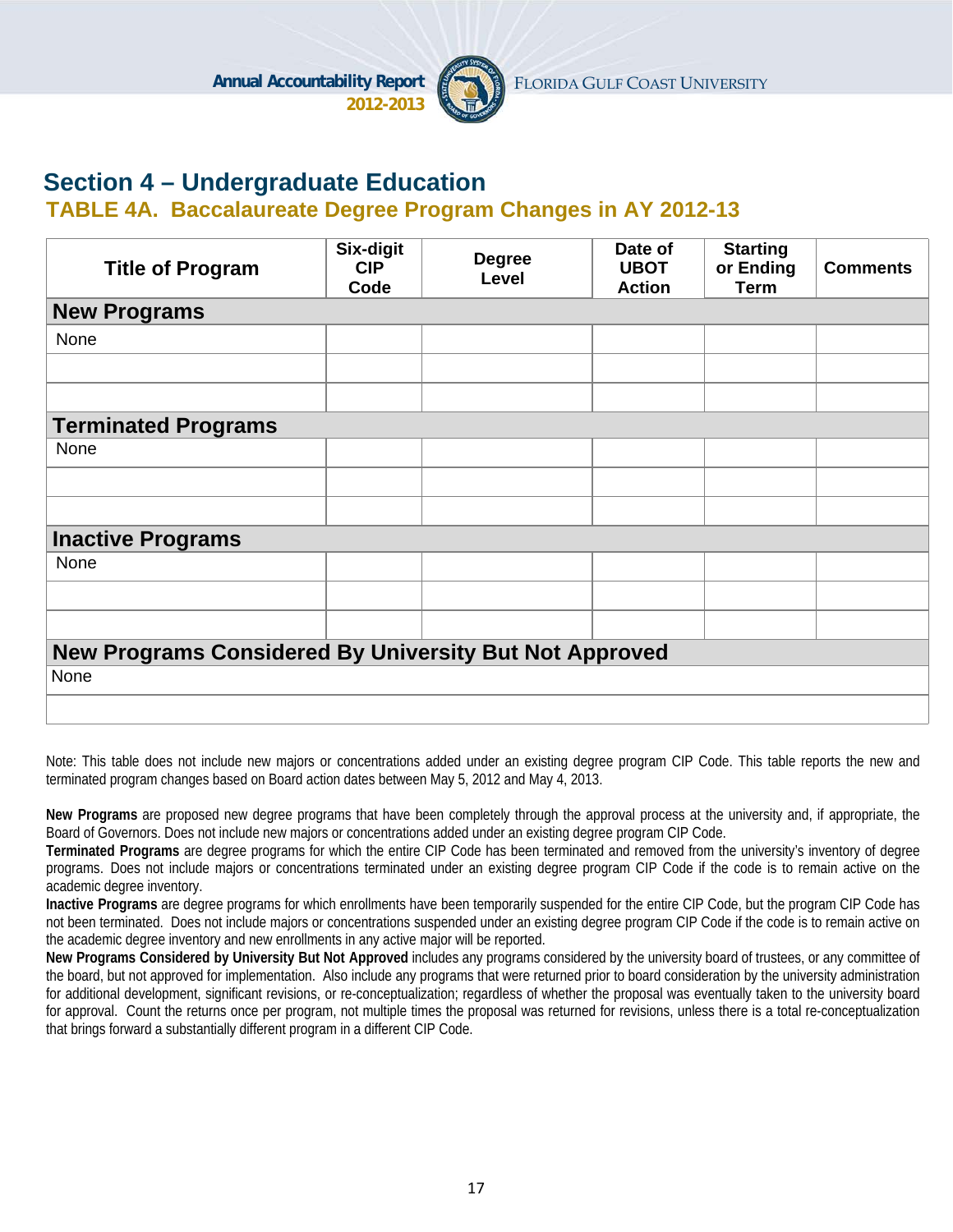

## **Section 4 – Undergraduate Education** *(continued)*

#### **TABLE 4B. Full-time, First-Time-in-College (FTIC) Retention Rates**

*Retained in the Second Fall Term at Same University*

|                                         | 2008-09 | 2009-10 | 2010-11 | 2011-12 | 2012-13<br><b>Preliminary</b> |
|-----------------------------------------|---------|---------|---------|---------|-------------------------------|
| <b>Cohort Size</b>                      | 1,771   | 1,961   | 2,197   | 2,527   | 2,686                         |
| % Retained                              | 78%     | 74%     | 75%     | 76%     | 76%                           |
| % Retained<br>with GPA of 2.0 or higher | 74%     | 69%     | 69%     | 71%     | 72%                           |

Notes: **Cohorts** are based on undergraduate students who enter the institution in the Fall term (or Summer term and continue into the Fall term). **Percent Retained** is based on student enrollment in the Fall term following their first year. **Percent Retained with GPA Above 2.0** is based on student enrollment in the Fall term following their first years for those students with a GPA of 2.0 or higher at the end of their first year (Fall, Spring, Summer). The most recent year of Retention data is based on preliminary data (SIFP file) that is comparable to the final data (SIF file) but may be revised in the following years based on changes in student cohorts.

### **TABLE 4C. Full-time, First-Time-in-College (FTIC) Six-Year Graduation Rates**

| <b>Term of Entry</b> | 2003-09 | 2004-10 | 2005-11 | 2006-12 | 2007-13<br>Preliminary |
|----------------------|---------|---------|---------|---------|------------------------|
| <b>Cohort Size</b>   | 821     | 909     | 1,218   | 1,485   | 1,689                  |
| % Graduated          | 46%     | 47%     | 45%     | 45%     | 44%                    |
| % Still Enrolled     | 6%      | 7%      | 5%      | 6%      | 7%                     |
| % Success Rate       | 52%     | 54%     | 50%     | 51%     | 51%                    |

Notes: **Cohorts** are based on undergraduate students who enter the institution in the Fall term (or Summer term and continue into the Fall term). **Percent Graduated** is based on federal rate and does not include students who originally enroll as part-time students, or who transfer into the institution. This metric complies with the requirements of the federal Student Right to Know Act that requires institutions to report the completion status at 150% of normal time (or six years). **Success Rate** measures the percentage of an initial cohort of students who have either graduated or are still enrolled at the same university. Since degrees can be awarded after the last semester of coursework, the most recent year of data in this table provides preliminary data that may change with the addition of "late degrees". Late degrees reported in conjunction with the IPEDS Graduation Rate Survey due in mid-April will be reflected in the following year.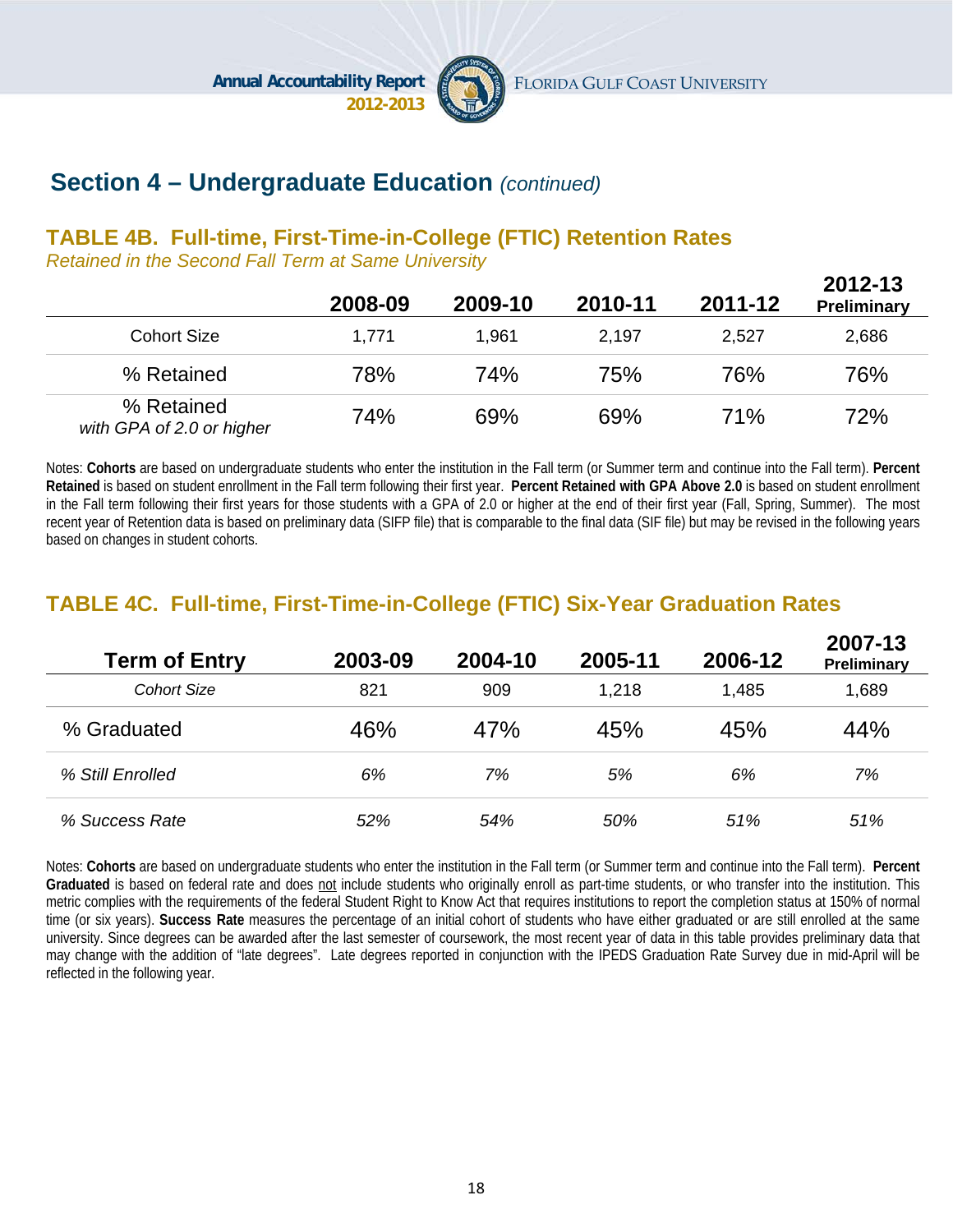

# **Section 4 – Undergraduate Education** *(continued)*

**TABLE 4D. FTIC Progression and Graduation Rates** *(includes Full- and Part-time students)*

| 4 – Year Rates                      | 2005-09 | 2006-10 | 2007-11 | 2008-12 | 2009-13<br>Preliminary |
|-------------------------------------|---------|---------|---------|---------|------------------------|
| Cohort                              | 1,312   | 1,587   | 1,794   | 1,814   | 1,980                  |
| <b>From Same University</b>         |         |         |         |         |                        |
| % Graduated                         | 23%     | 21%     | 21%     | 23%     | 21%                    |
| % Still Enrolled                    | 32%     | 36%     | 34%     | 36%     | 33%                    |
| <b>From Other SUS University</b>    |         |         |         |         |                        |
| % Graduated                         | 4%      | 2%      | 3%      | 3%      | 4%                     |
| % Still Enrolled                    | 8%      | 8%      | 6%      | 10%     | 10%                    |
| <b>From State University System</b> |         |         |         |         |                        |
| % Graduated                         | 26%     | 24%     | 25%     | 26%     | 25%                    |
| % Still Enrolled                    | 40%     | 43%     | 41%     | 45%     | 43%                    |
| % Success Rate                      | 66%     | 67%     | 65%     | 72%     | 68%                    |
|                                     |         |         |         |         | 2007-13                |
| 6 – Year Rates                      | 2003-09 | 2004-10 | 2005-11 | 2006-12 | Preliminary            |
| Cohort                              | 869     | 959     | 1,312   | 1,587   | 1,794                  |
| <b>From Same University</b>         |         |         |         |         |                        |
| % Graduated                         | 45%     | 45%     | 44%     | 44%     | 43%                    |
| % Still Enrolled                    | 6%      | 7%      | 6%      | 6%      | 7%                     |
| <b>From Other SUS University</b>    |         |         |         |         |                        |
| % Graduated                         | 9%      | 5%      | 10%     | 9%      | 8%                     |
| % Still Enrolled                    | 2%      | 3%      | 3%      | 2%      | 3%                     |
| <b>From State University System</b> |         |         |         |         |                        |
| % Graduated                         | 54%     | 51%     | 54%     | 53%     | 51%                    |
| % Still Enrolled                    | 9%      | 11%     | 9%      | 9%      | 10%                    |
| % Success Rate                      | 63%     | 61%     | 62%     | 61%     | 61%                    |

Notes: First-time-in-college (FTIC) cohort is defined as undergraduates entering in fall term (or summer continuing to fall) with fewer than 12 hours earned since high school graduation. (1) Cohorts are based on undergraduate students who enter the institution in the Fall term (or Summer term and continue into the Fall term). Students of degree programs longer than four years (eg, PharmD) are included in the cohorts. The initial cohorts are revised to remove students, who have allowable exclusions as defined by IPEDS, from the cohort. (2) Success Rate measures the percentage of an initial cohort of students who have either graduated or are still enrolled. (3) Since degrees can be awarded after the last semester of coursework, the most recent year of data in this table provides preliminary graduation rate data that may change with the addition of "late degrees". Late degrees reported in conjunction with the IPEDS Graduation Rate Survey due in mid-April will be reflected in the following year.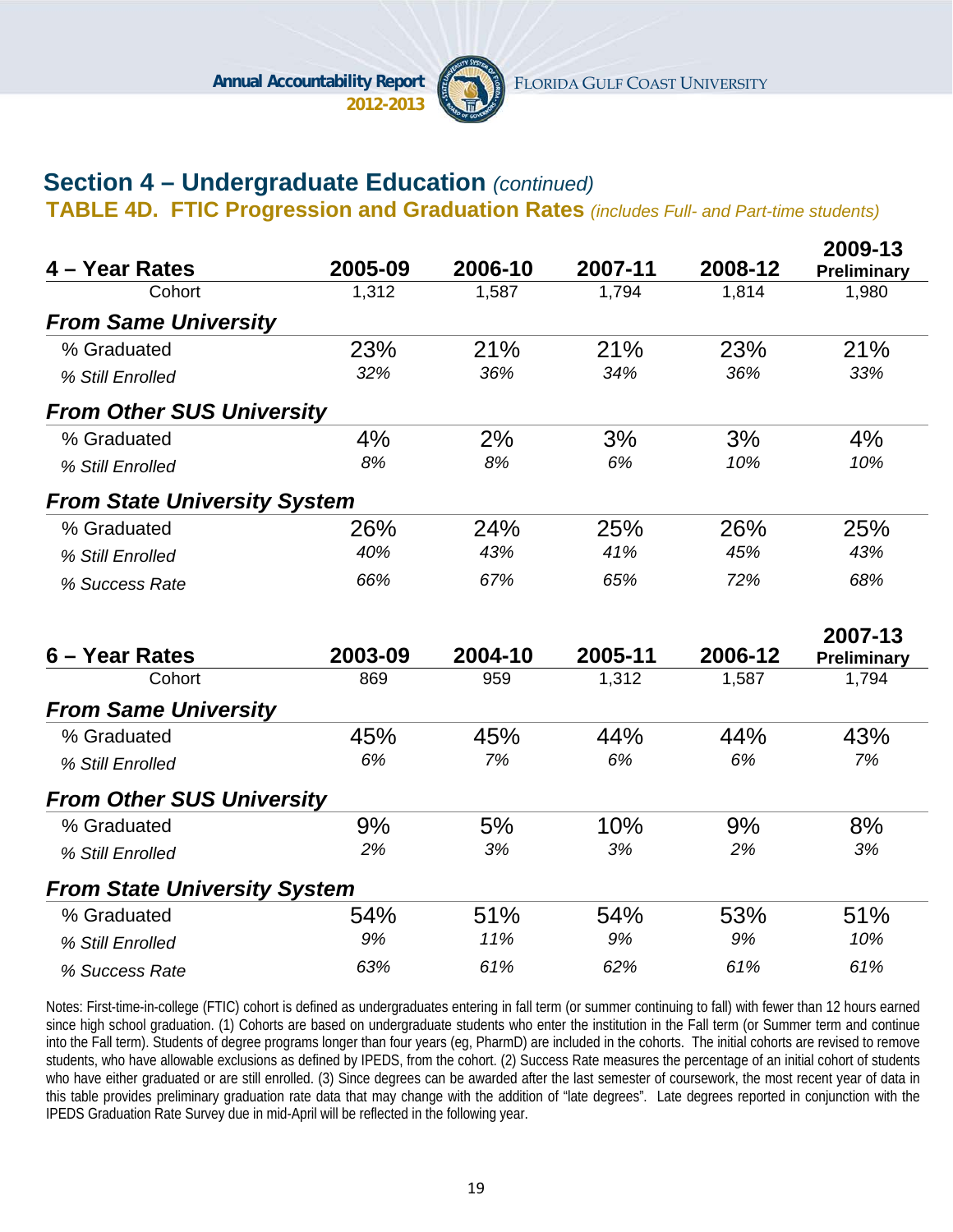

**2011-13** 

# **Section 4 – Undergraduate Education** *(continued)*

**TABLE 4E. AA Transfer Progression and Graduation Rates**

| 2 – Year Rates                      | 2007-09 | 2008-10 | 2009-11 | 2010-12 | ZU I I I J<br>Preliminary |
|-------------------------------------|---------|---------|---------|---------|---------------------------|
| Cohort                              | 331     | 309     | 354     | 414     | 427                       |
| <b>From Same University</b>         |         |         |         |         |                           |
| % Graduated                         | 31%     | 31%     | 30%     | 26%     | 28%                       |
| % Still Enrolled                    | 53%     | 52%     | 59%     | 57%     | 55%                       |
| <b>From Other SUS University</b>    |         |         |         |         |                           |
| % Graduated                         | 1%      | $0\%$   | 1%      | 0%      | $1\%$                     |
| % Still Enrolled                    | 2%      | 3%      | 2%      | 2%      | 2%                        |
| <b>From State University System</b> |         |         |         |         |                           |
| % Graduated                         | 32%     | 31%     | 31%     | 26%     | 29%                       |
| % Still Enrolled                    | 56%     | 54%     | 62%     | 59%     | 57%                       |
| % Success Rate                      | 88%     | 86%     | 93%     | 86%     | 85%                       |
|                                     |         |         |         |         | 2009-13                   |
| 4 – Year Rates                      | 2005-09 | 2006-10 | 2007-11 | 2008-12 | Preliminary               |
| Cohort                              | 295     | 251     | 331     | 309     | 354                       |
| <b>From Same University</b>         |         |         |         |         |                           |
| % Graduated                         | 64%     | 63%     | 62%     | 63%     | 67%                       |
| % Still Enrolled                    | 8%      | 9%      | 11%     | 11%     | 12%                       |
| <b>From Other SUS University</b>    |         |         |         |         |                           |
| % Graduated                         | 1%      | 3%      | 3%      | 2%      | 3%                        |
| % Still Enrolled                    | 2%      | 1%      | 0%      | 1%      | 2%                        |
| <b>From State University System</b> |         |         |         |         |                           |
| % Graduated                         | 65%     | 67%     | 65%     | 64%     | 70%                       |
| % Still Enrolled                    | 11%     | 10%     | 11%     | 12%     | 14%                       |
| % Success Rate                      | 76%     | 77%     | 76%     | 77%     | 84%                       |

Notes: AA Transfer cohort is defined as undergraduates entering in the fall term (or summer continuing to fall) and having earned an AA degree from an institution in the Florida College System. (1) Cohorts are based on undergraduate students who enter the institution in the Fall term (or Summer term and continue into the Fall term); (2) Success Rate measures the percentage of an initial cohort of students who have either graduated or are still enrolled; (3) since degrees can be awarded after the last semester of coursework, the most recent year of data in this table provides preliminary graduation rate data that may change with the addition of "late degrees". Late degrees reported in conjunction with the IPEDS Graduation Rate Survey due in mid-April will be reflected in the following year.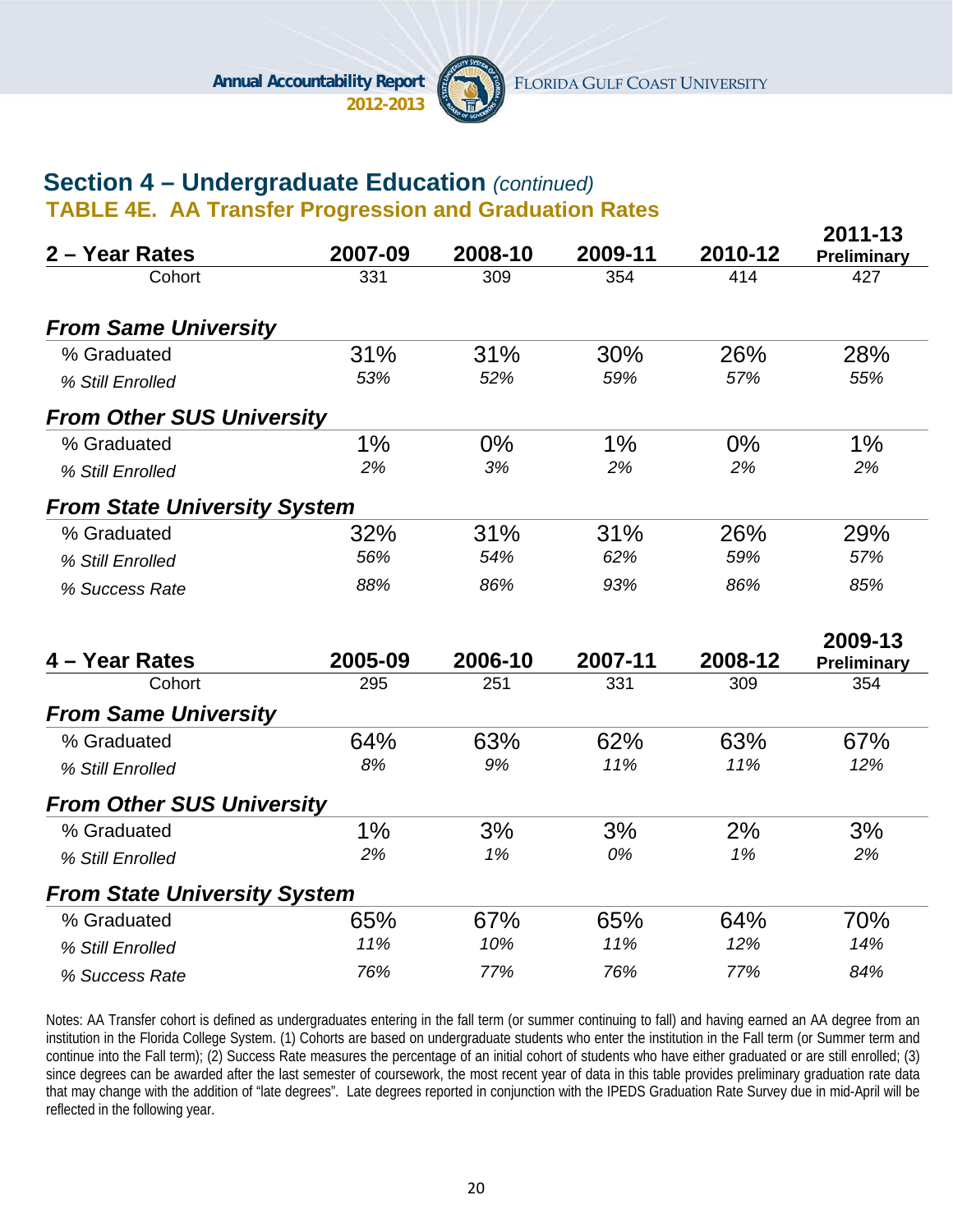

#### **Section 4 – Undergraduate Education** *(continued)*  **TABLE 4F. Other Transfer Progression and Graduation Rates**

| 5 – Year Rates                      | 2004-09 | 2005-10 | 2006-11 | 2007-12 | 2008-13<br>Preliminary |
|-------------------------------------|---------|---------|---------|---------|------------------------|
| <b>Cohort Size</b>                  | 444     | 584     | 587     | 565     | 583                    |
| <b>From Same University</b>         |         |         |         |         |                        |
| % Graduated                         | 53%     | 54%     | 54%     | 54%     | 55%                    |
| % Still Enrolled                    | 5%      | 6%      | 5%      | 5%      | 6%                     |
| <b>From Other SUS University</b>    |         |         |         |         |                        |
| % Graduated                         | 2%      | 4%      | 4%      | 3%      | 4%                     |
| % Still Enrolled                    | 2%      | 1%      | 2%      | 1%      | 2%                     |
| <b>From State University System</b> |         |         |         |         |                        |
| % Graduated                         | 56%     | 57%     | 57%     | 56%     | 59%                    |
| % Still Enrolled                    | 7%      | 7%      | 7%      | 6%      | 8%                     |
| % Success Rate                      | 63%     | 64%     | 64%     | 62%     | 67%                    |

Notes: (1) Cohorts are based on undergraduate students who enter the institution in the Fall term (or Summer term and continue into the Fall term); (2) Success Rate measures the percentage of an initial cohort of students who have either graduated or are still enrolled; (3) since degrees can be awarded after the last semester of coursework, the most recent year of data in this table provides preliminary graduation rate data that may change with the addition of "late degrees". Late degrees reported in conjunction with the IPEDS Graduation Rate Survey due in mid-April will be reflected in the following year.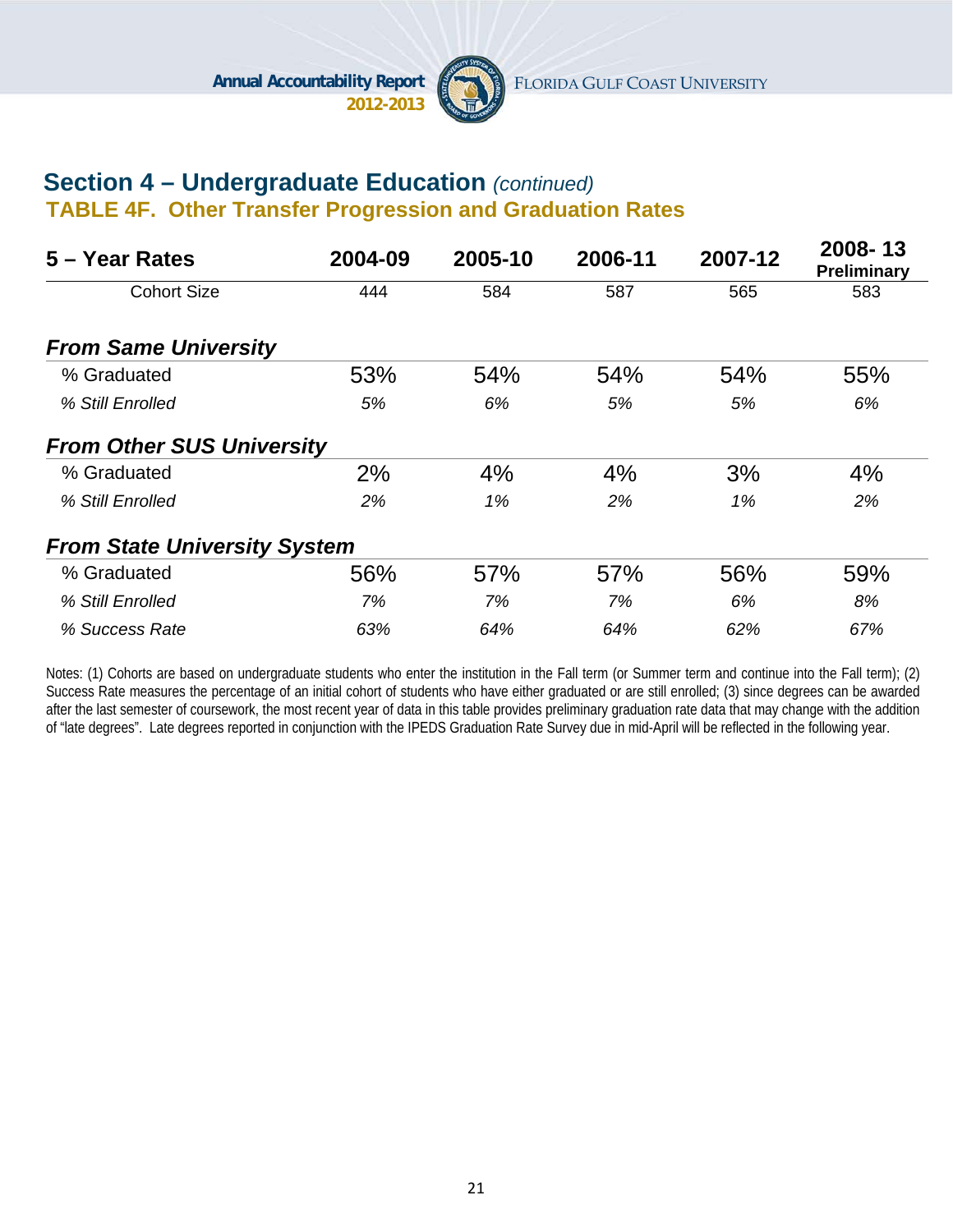

#### **Section 4 – Undergraduate Education** *(continued)* **TABLE 4G. Baccalaureate Degrees Awarded**

|              | 2008-09 | 2009-10 | 2010-11 | 2011-12 | 2012-13 |
|--------------|---------|---------|---------|---------|---------|
| Degree Count | 1,346   | 1,461   | 1,616   | 1.744   | 1,875   |

Note: Table 4G represents the counts of distinct baccalaureate degrees. In those cases where baccalaureate degrees are awarded under two different degree CIPs, a distinction is made between "dual degrees" and "dual majors." Dual degrees are counted as separate degrees (i.e., counted twice), and include those cases where the second major differs substantially from the first because either the college is different, the degree designation is different (e.g., BA, BS, BBA, BFA, etc.), or the degree CIP is in a different 2-digit range (e.g., 51\* vs. 52\*); in these cases, the second degree CIP receives a "degree fraction" of 1.0. If these conditions do not apply, the second major is considered a dual major, and the degree associated with it is not counted a second time; in these cases, each dual major degree CIP receives a degree fraction of .5 apiece. The calculation of degree fractions is made according to each institution's criteria. In those rare cases where there are three or more awarded baccalaureate degree CIPs, analogous logic is extended to cover the additional degree CIPs and their corresponding degree fractions.

|                                                                     | 2008-09 | 2009-10 | 2010-11 | 2011-12 | 2012-13 |
|---------------------------------------------------------------------|---------|---------|---------|---------|---------|
| Science, Technology,<br>Engineering, and Math                       | 135     | 188     | 257     | 282     | 334     |
| <b>Health Professions</b><br>*only disciplines in critical need     | 102     | 82      | 66      | 84      | 87      |
| Security and Emergency<br><b>Services</b>                           | 118     | 149     | 146     | 134     | 144     |
| Globalization                                                       | 27      | 33      | 42      | 48      | 54      |
| Education<br>*only disciplines in critical need                     | 35      | 40      | 40      | 45      | 56      |
| <b>SUBTOTAL</b>                                                     | 417     | 492     | 551     | 593     | 675     |
| Percentage of All Baccalaureate<br>Degrees (includes second majors) | 31%     | 34%     | 33%     | 33%     | 35%     |

#### **TABLE 4H. Baccalaureate Degrees Awarded in Programs of Strategic Emphasis**

Notes: This is a count of baccalaureate majors for specific Programs of Strategic Emphasis, as determined by the Board of Governors staff with consultation with business and industry groups and input from universities. A student who has multiple majors in the subset of targeted Classification of Instruction Program codes will be counted twice (i.e., double-majors are included). \* This data represents select disciplines within these five areas and does not reflect all degrees awarded within the general field (of education or health). The Board of Governors will review Board staff recommendations to update this list at their November 2013 meeting. Any changes from that meeting will be incorporated into subsequent Accountability Reports. Note: The denominator used in the percentage includes second majors that are not reported in the degree count in table 4G.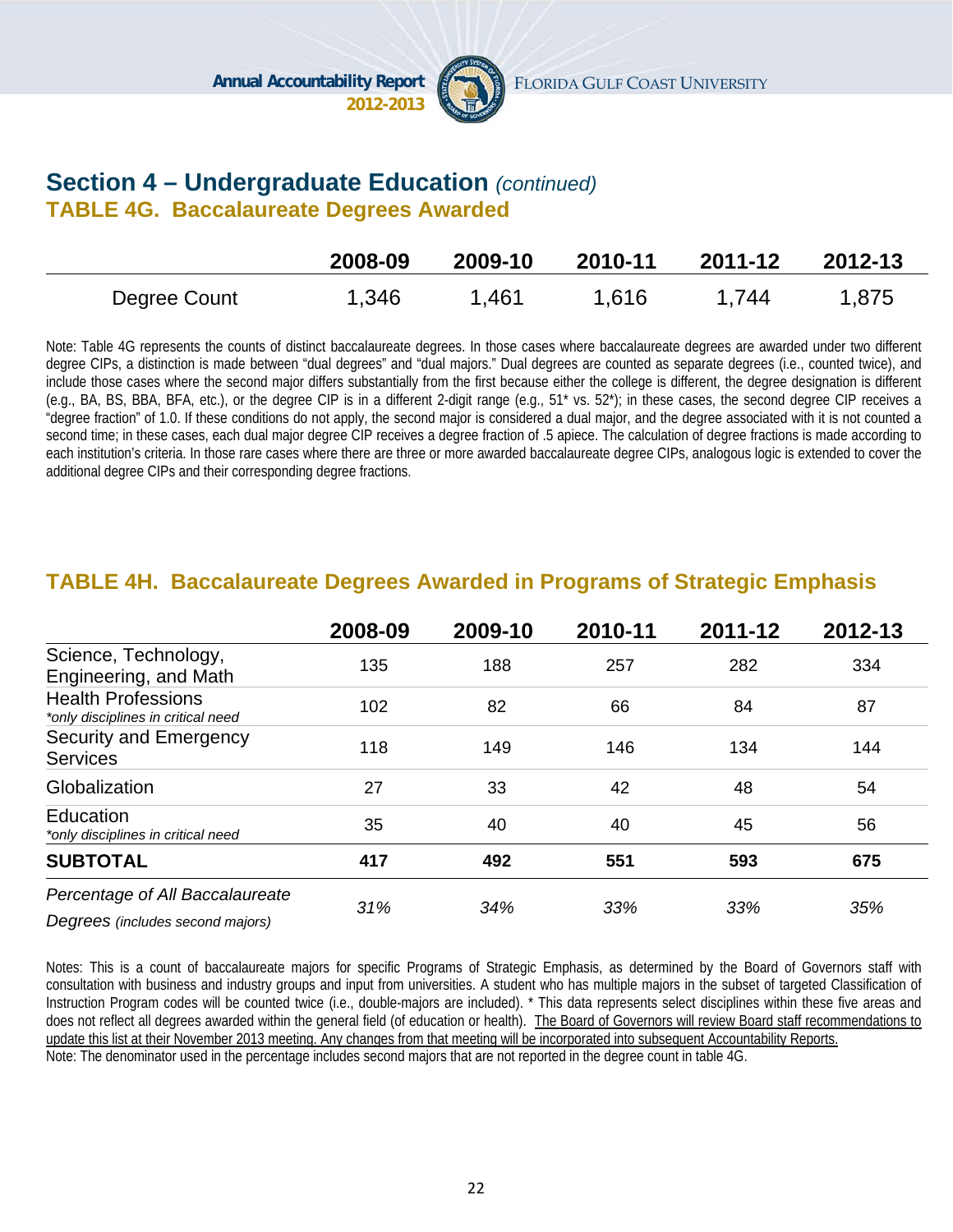

### **Section 4 – Undergraduate Education** *(continued)* **TABLE 4I. Baccalaureate Degrees Awarded to Underrepresented Groups**

|                              | 2008-09 | 2009-10 | 2010-11 | 2011-12 | 2012-13 |
|------------------------------|---------|---------|---------|---------|---------|
| <b>Non-Hispanic Black</b>    |         |         |         |         |         |
| Number of Degrees            | 58      | 77      | 76      | 79      | 118     |
| Percentage of Degrees        | 5%      | 5%      | 5%      | 5%      | 6%      |
| <b>Hispanic</b>              |         |         |         |         |         |
| Number of Degrees            | 139     | 176     | 213     | 228     | 309     |
| Percentage of Degrees        | 11%     | 12%     | 14%     | 13%     | 17%     |
| <b>Pell-Grant Recipients</b> |         |         |         |         |         |
| <b>Number of Degrees</b>     | 377     | 439     | 573     | 745     | 885     |
| Percentage of Degrees        | 28%     | 30%     | 36%     | 43%     | 48%     |

Note: **Non-Hispanic Black** and **Hispanic** do not include students classified as Non-Resident Alien or students with a missing race code. Students who earn two distinct degrees in the same term are counted twice – whether their degrees are from the same six-digit CIP code or different CIP codes. Students who earn only one degree are counted once – even if they completed multiple majors or tracks. Percentage of Degrees is based on the number of baccalaureate degrees awarded to non-Hispanic Black and Hispanic students divided by the total degrees awarded - excluding those awarded to nonresident aliens and unreported.

**Pell-Grant recipients** are defined as those students who have received a Pell grant from any SUS Institution within six years of graduation - excluding those awarded to non-resident aliens, who are only eligible for Pell grants in special circumstances. Percentage of Degrees is based on the number of baccalaureate degrees awarded to Pell recipients, as shown above, divided by the total degrees awarded - excluding those awarded to non-resident aliens.

**Notes on Trends:** In 2007, the US Department of Education re-classified the taxonomy for self-reported race/ethnicity categories and allowed universities a two-year phase-in process before all institutions were required to report based on the new categories for the 2010-11 academic year. This reclassification will impact trends.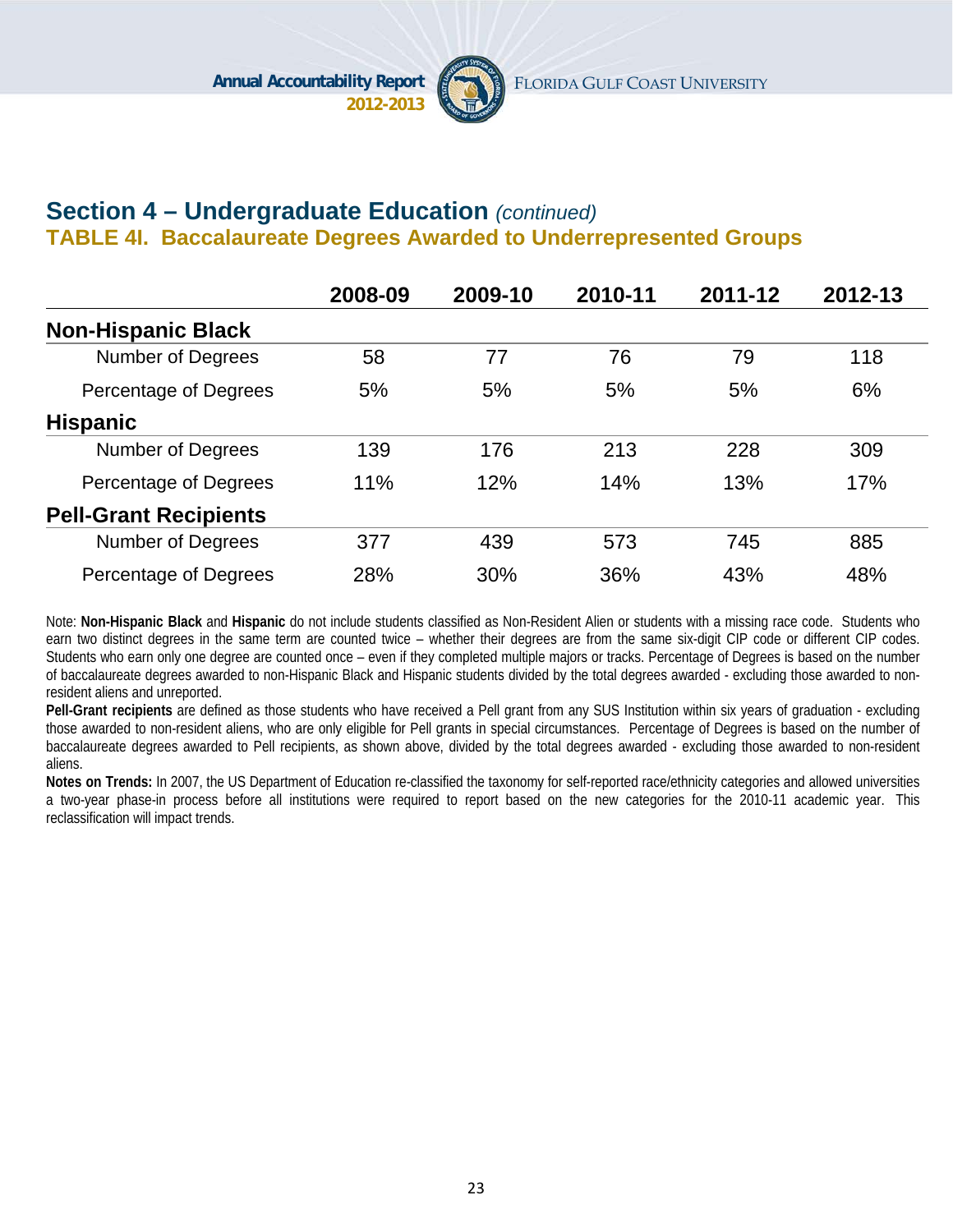

#### **Section 4 – Undergraduate Education** *(continued)*  **TABLE 4J. Baccalaureate Degrees Without Excess Credit Hours**

|                        | 2008-09 | 2009-10    | 2010-11    | 2011-12    | 2012-13 |
|------------------------|---------|------------|------------|------------|---------|
| <b>FTIC</b>            | 70%     | 66%        | 67%        | 67%        | 61%     |
| <b>AA Transfers</b>    | 77%     | 80%        | 74%        | 76%        | 67%     |
| <b>Other Transfers</b> | 64%     | <b>71%</b> | 63%        | 67%        | 59%     |
| <b>TOTAL</b>           | 70%     | 72%        | <b>68%</b> | <b>70%</b> | 74%     |

Notes: This table is based on statute 1009.286 (see link), and excludes certain types of student credits (ie, accelerated mechanisms, remedial coursework, non-native credit hours that are not used toward the degree, non-native credit hours from failed, incomplete, withdrawn, or repeated courses, credit hours from internship programs, credit hours up to 10 foreign language credit hours for transfer students in Florida, and credit hours earned in military science courses that are part of the Reserve Officers' Training Corps (ROTC) program). This metric is not the same as the Excess Hours Surcharge, which has multiple cohorts with varying fee rates. This table reports the percentage of baccalaureate degrees awarded within 110% of the catalog hours required for a degree based on the Board of Governors Academic Program Inventory. This calculation is based on Hours To Degree data submitted by universities to the Board of Governors and excludes recent graduates who have already earned a baccalaureate degree. Note\*: Improvements were made to data collection process beginning with 2012-13 data.

# **TABLE 4K. Undergraduate Course Offerings**

|                                                           | <b>Fall 2008</b> | <b>Fall 2009</b> | <b>Fall 2010</b> | <b>Fall 2011</b> | <b>Fall 2012</b> |  |  |  |
|-----------------------------------------------------------|------------------|------------------|------------------|------------------|------------------|--|--|--|
| Number of<br><b>Course Sections</b>                       | 1,258            | 1,289            | 1,413            | 1,216            | 1,260            |  |  |  |
| Percentage of Undergraduate Course Sections by Class Size |                  |                  |                  |                  |                  |  |  |  |
| Fewer than 30 Students                                    | 59%              | 56%              | 54%              | 56%              | 53%              |  |  |  |
| 30 to 49 Students                                         | 32%              | 33%              | 34%              | 31%              | 31%              |  |  |  |
| 50 to 99 Students                                         | 7%               | 10%              | 10%              | 12%              | 14%              |  |  |  |
| 100 or More Students                                      | 2%               | 2%               | 2%               | $1\%$            | 2%               |  |  |  |

Notes: This data is based on Common Data Set (CDS) definitions. According to CDS, a "class section is an organized course offered for credit, identified by discipline and number, meeting at a stated time or times in a classroom or similar setting, and not a subsection such as a laboratory or discussion session. Undergraduate class sections are defined as any sections in which at least one degree-seeking undergraduate student is enrolled for credit. Exclude distance learning classes and noncredit classes and individual instruction such as dissertation or thesis research, music instruction, or one-to-one readings. Exclude students in independent study, co-operative programs, internships, foreign language taped tutor sessions, practicums, and all students in one-on-one classes.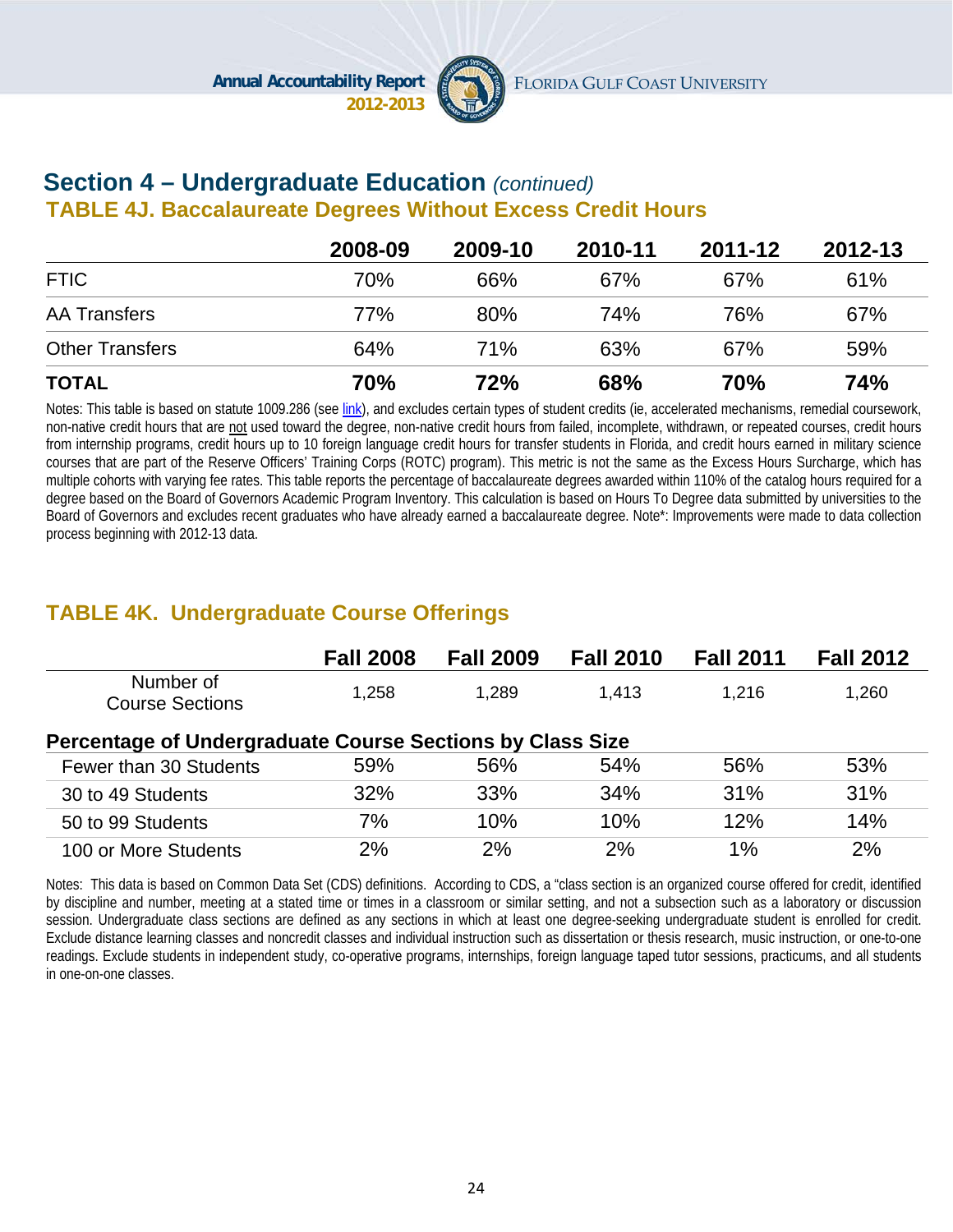

# **Section 4 – Undergraduate Education** *(continued)*

### **TABLE 4L. Percentage of Undergraduate Credit Hours Taught by Instructor Type**

|                          | 2008-09 | 2009-10 | 2010-11    | 2011-12 | 2012-13 |
|--------------------------|---------|---------|------------|---------|---------|
| Faculty                  | 79%     | 78%     | 79%        | 76%     | 80%     |
| <b>Adjunct Faculty</b>   | 20%     | 21%     | <b>20%</b> | 21%     | 19%     |
| <b>Graduate Students</b> | 0%      | $1\%$   | $1\%$      | 2%      | 1%      |
| <b>Other Instructors</b> | 0%      | 1%      | $1\%$      | $1\%$   | 0%      |

Note: The total number of undergraduate state fundable credit hours taught will be divided by the undergraduate credit hours taught by each instructor type to create a distribution of the percentage taught by each instructor type. Four instructor types are defined as faculty (pay plans 01, 02, and 22), OPS faculty (pay plan 06), graduate student instructors (pay plan 05), and others (all other pay plans). If a course has more than one instructor, then the university's reported allocation of section effort will determine the allocation of the course's total credit hours to each instructor. The definition of faculty varies for Tables 4L, 4M and 4N. For Faculty Teaching Undergraduates, the definition of faculty is based on pay plans 01, 02, and 22.

# **TABLE 4M. Student/Faculty Ratio**

|       |      | Fall 2008   Fall 2009   Fall 2010   Fall 2011 |        |      | <b>Fall 2012</b> |
|-------|------|-----------------------------------------------|--------|------|------------------|
| Ratio | 19.8 |                                               | - 22.0 | 22.3 | 23.0             |

Note: This data is based on Common Data Set (CDS) definitions. This is the Fall ratio of full-time equivalent students (full-time plus 1/3 part time) to fulltime equivalent instructional faculty (full time plus 1/3 part time). In the ratio calculations, exclude both faculty and students in stand-alone graduate or professional programs such as medicine, law, veterinary, dentistry, social work, business, or public health in which faculty teach virtually only graduatelevel students. Do not count undergraduate or graduate student teaching assistants as faculty.

### **TABLE 4N. Professional Licensure/Certification Exams for Undergraduates**

#### **Nursing:** *National Council Licensure Examination for Registered Nurses* **2008 2009 2010 2011 2012**  Examinees 63 63 63 60 57 63 First-time Pass Rate 73% 89% 82% 93% 98% National Benchmark *88% 90% 89% 89% 92%*

Note: Pass rate for first-time examinees for the National Council Licensure Examination for Registered Nurses (NCLEX-RN) are based on the performance of graduates of baccalaureate nursing programs. National benchmark data is based on Jan-Dec NCLEX-RN results for first-time examinees from students in US-educated baccalaureate degree programs as published by the National Council of State Boards of Nursing.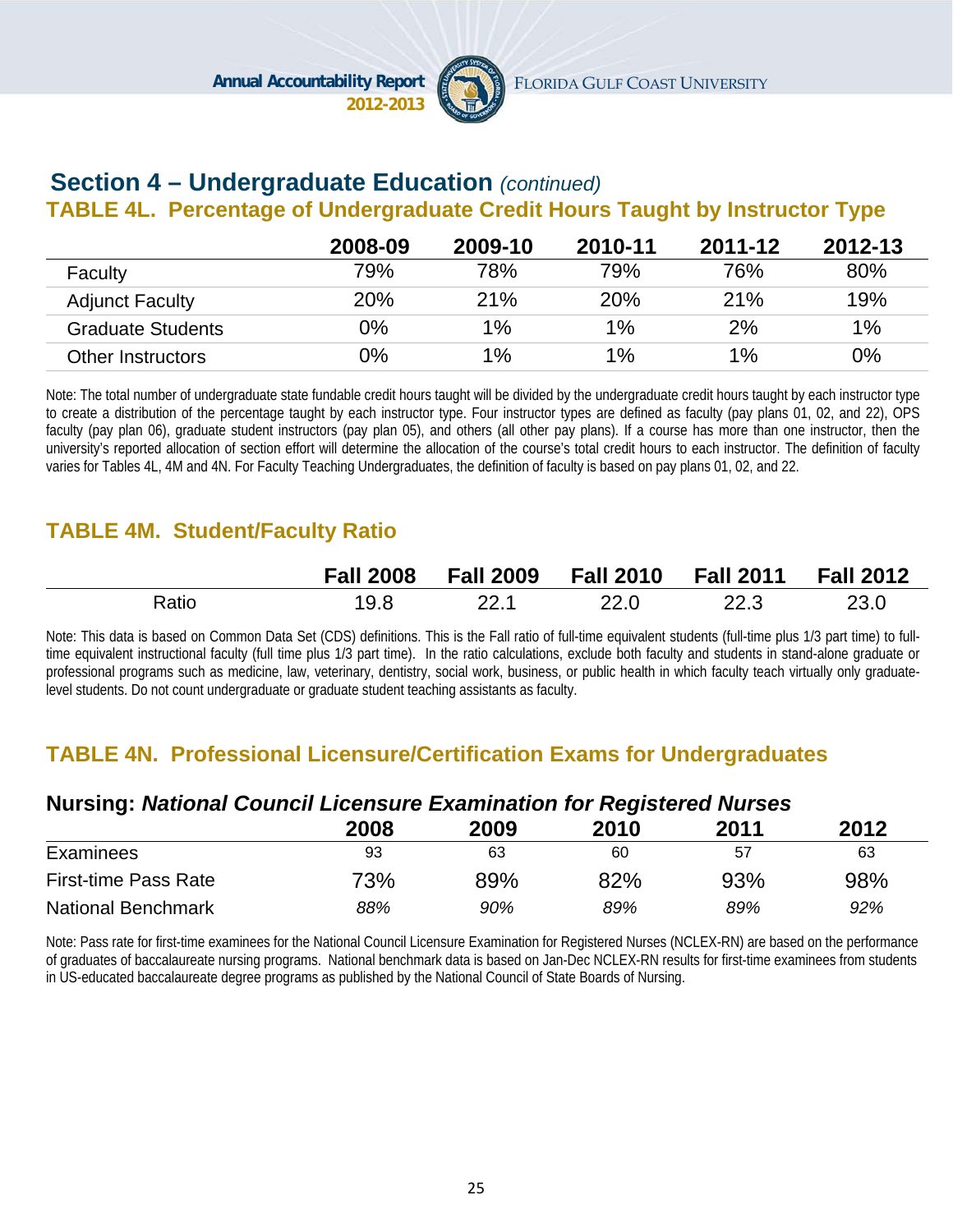

# **Section 5 – Graduate Education**

#### **TABLE 5A. Graduate Degree Program Changes in AY 2012-13**

| <b>Title of Program</b>                                       | Six-digit<br><b>CIP</b><br>Code | <b>Degree</b><br>Level | Date of<br><b>UBOT</b><br><b>Action</b> | <b>Starting</b><br>or Ending<br>Term | Date of<br><b>Board of</b><br><b>Governors</b><br><b>Action</b> | <b>Comments</b> |  |
|---------------------------------------------------------------|---------------------------------|------------------------|-----------------------------------------|--------------------------------------|-----------------------------------------------------------------|-----------------|--|
| <b>New Programs</b>                                           |                                 |                        |                                         |                                      |                                                                 |                 |  |
| None                                                          |                                 |                        |                                         |                                      |                                                                 |                 |  |
|                                                               |                                 |                        |                                         |                                      |                                                                 |                 |  |
| <b>Terminated Programs</b>                                    |                                 |                        |                                         |                                      |                                                                 |                 |  |
| None                                                          |                                 |                        |                                         |                                      |                                                                 |                 |  |
|                                                               |                                 |                        |                                         |                                      |                                                                 |                 |  |
| <b>Inactive Programs</b>                                      |                                 |                        |                                         |                                      |                                                                 |                 |  |
| <b>Elementary Teacher Education</b>                           | 13.1202                         | M                      |                                         | Summer 2012                          |                                                                 |                 |  |
| <b>New Programs Considered By University But Not Approved</b> |                                 |                        |                                         |                                      |                                                                 |                 |  |
| None                                                          |                                 |                        |                                         |                                      |                                                                 |                 |  |

Note: This table does not include new majors or concentrations added under an existing degree program CIP Code. This table reports the new and terminated program changes based on Board action dates between May 5, 2012 and May 4, 2013.

**New Programs** are proposed new degree programs that have been completely through the approval process at the university and, if appropriate, the Board of Governors. Does not include new majors or concentrations added under an existing degree program CIP Code.

**Terminated Programs** are degree programs for which the entire CIP Code has been terminated and removed from the university's inventory of degree programs. Does not include majors or concentrations terminated under an existing degree program CIP Code if the code is to remain active on the academic degree inventory.

**Inactive Programs** are degree programs for which enrollments have been temporarily suspended for the entire CIP Code, but the program CIP Code has not been terminated. Does not include majors or concentrations suspended under an existing degree program CIP Code if the code is to remain active on the academic degree inventory and new enrollments in any active major will be reported.

**New Programs Considered by University But Not Approved** includes any programs considered by the university board of trustees, or any committee of the board, but not approved for implementation. Also include any programs that were returned prior to board consideration by the university administration for additional development, significant revisions, or re-conceptualization; regardless of whether the proposal was eventually taken to the university board for approval. Count the returns once per program, not multiple times the proposal was returned for revisions, unless there is a total re-conceptualization that brings forward a substantially different program in a different CIP Code.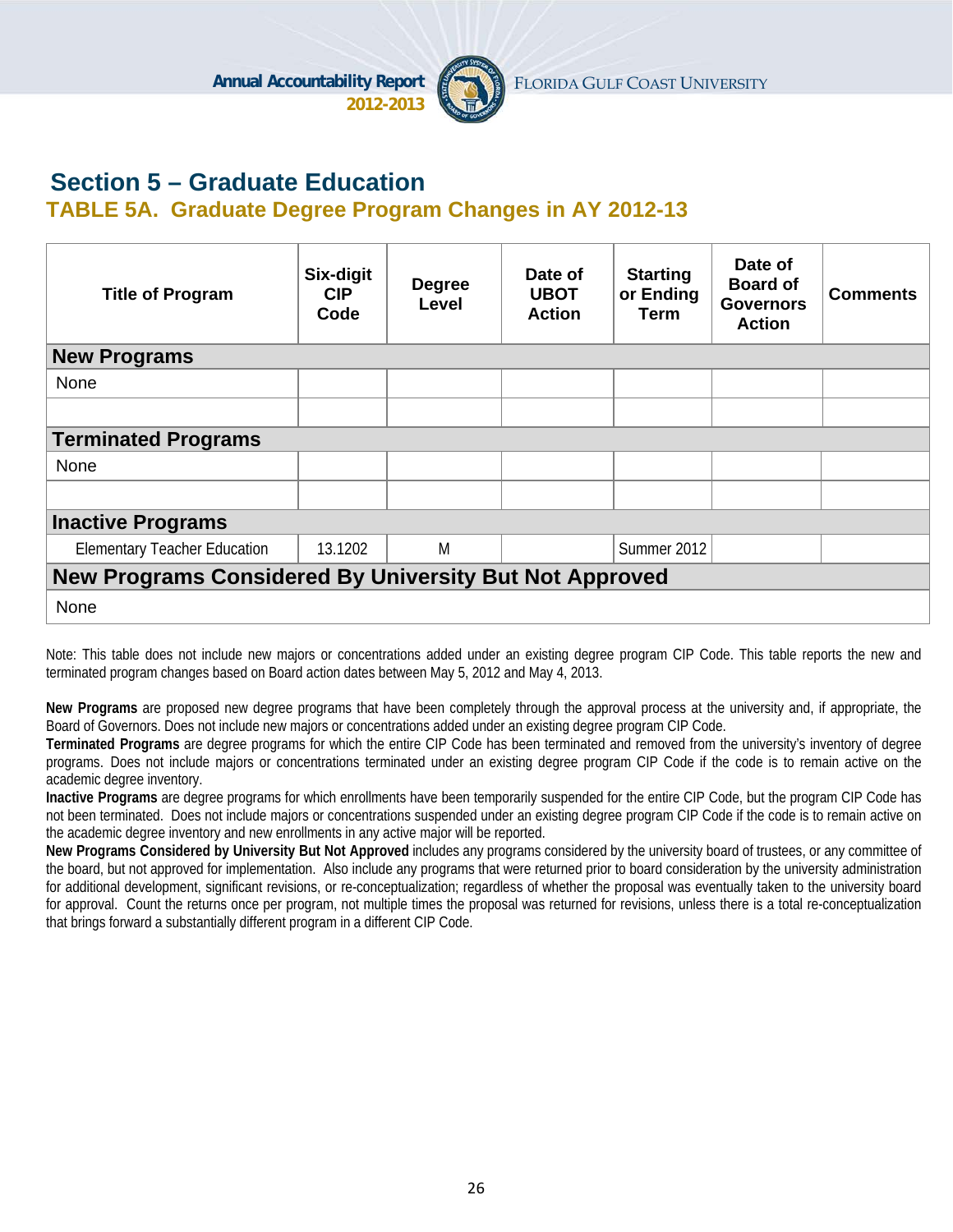

#### **Section 5 – Graduate Education** *(continued)*  **TABLE 5B. Graduate Degrees Awarded**

|                                      | 2008-09 | 2009-10     | 2010-11     | 2011-12 | 2012-13 |
|--------------------------------------|---------|-------------|-------------|---------|---------|
| <b>TOTAL</b>                         | 302     | 360         | 409         | 397     | 385     |
| <b>Masters and Specialist</b>        | 302     | 360         | 390         | 378     | 353     |
| <b>Research Doctoral</b>             |         |             | 0           |         | 10      |
| <b>Professional Doctoral</b>         |         |             | 19          | 19      | 22      |
| a) Medicine<br>b) Law<br>c) Pharmacy | 0       | 0<br>0<br>0 | 0<br>0<br>0 | O       | 0       |

Note: The total number of Professional Doctoral degrees includes other programs that are not specifically identified in lines a, b, and c.

### **TABLE 5C. Graduate Degrees Awarded in Areas of Strategic Emphasis**

|                                                                 | 2008-09 | 2009-10 | 2010-11 | 2011-12 | 2012-13        |
|-----------------------------------------------------------------|---------|---------|---------|---------|----------------|
| Science, Technology,<br>Engineering, and Math                   |         | 9       |         | 16      | 9              |
| <b>Health Professions</b><br>*only disciplines in critical need | 47      | 66      | 72      | 67      | 81             |
| <b>Security and Emergency</b><br><b>Services</b>                | 15      | 23      | 26      | 17      | 28             |
| Globalization                                                   | 38      | 42      | 41      | 24      | $\overline{0}$ |
| Education<br>*only disciplines in critical need                 | 7       | 9       | 7       | 16      | 19             |
| <b>SUBTOTAL</b>                                                 | 107     | 140     | 146     | 124     | 137            |
| Percent of All<br><b>Graduate Degrees</b>                       | 35%     | 39%     | 36%     | 31%     | 36%            |

Notes: This is a count of baccalaureate majors for specific Areas of Strategic Emphasis, as determined by the Board of Governors staff with consultation with business and industry groups and input from universities. A student who has multiple majors in the subset of targeted Classification of Instruction Program codes will be counted twice (i.e., double-majors are included). \*This data represents select disciplines within these five areas and does not reflect all degrees awarded within the general field (of education or health). Note: The denominator used in the percentage includes second majors that are not reported in the degree count in table 5B.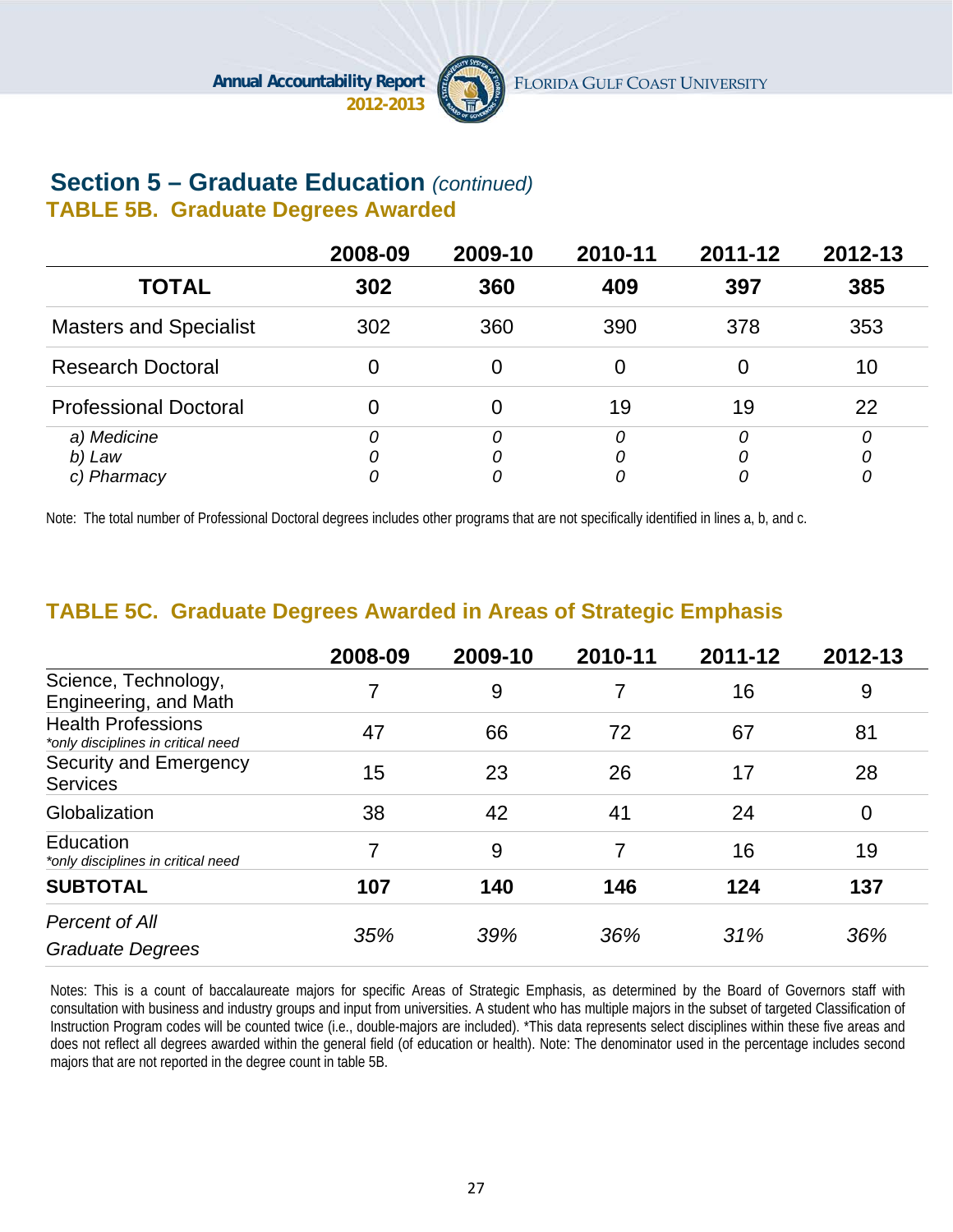

# **Section 5 – Graduate Education** *(continued)*

#### **TABLE 5D. Professional Licensure/Certification Exams for Graduate Programs**

#### **Physical Therapy:** *National Physical Therapy Examinations*

|                             | 2006-08 | 2007-09 | 2008-10 | 2009-11 | 2010-12 |
|-----------------------------|---------|---------|---------|---------|---------|
| Examinees                   | 33      | 33      | 40      | 49      | 58      |
| <b>First-time Pass Rate</b> | 88%     | 85%     | 73%     | 76%     | 85%     |
| <b>National Benchmark</b>   | 86%     | 87%     | 87%     | 89%     | 89%     |

#### **Occupational Therapy:** *National Board for Certification in Occupational Therapy Exam*

|                             | 2006-08 | 2007-09 | 2008-10 | 2009-11 | 2010-12 |
|-----------------------------|---------|---------|---------|---------|---------|
| Examinees                   | 26      | 39      | 44      | 57      | 68      |
| <b>First-time Pass Rate</b> | 85%     | 85%     | 84%     | 88%     | 84%     |
| <b>National Benchmark</b>   | 86%     | 83%     | 82%     | 81%     | 83%     |

Note: We have chosen to compute a three-year average pass rate for first-time examinees on the National Board for Certification in Occupational Therapy (OTR) Examinations and the National Physical Therapy Examinations by exam year, rather than report the annual averages, because of the relatively small cohort sizes compared to other licensed professional programs. The Dental Board and Occupational Therapy exams are national standardized examinations not licensure examinations. Students who wish to practice in Florida must also take a licensure exam. Please note that 2007 was the first year the NDBE was administered after significant revisions to the test.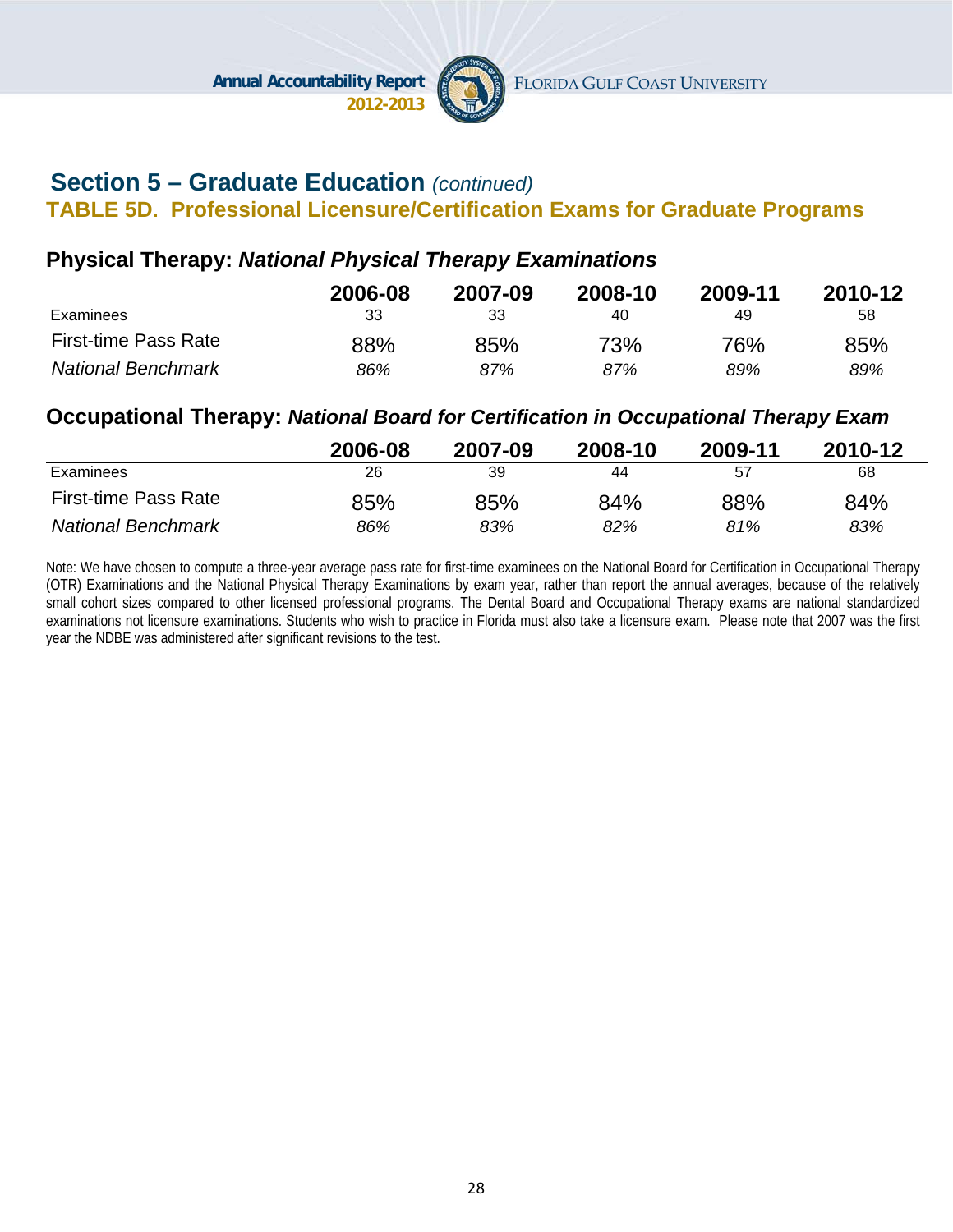

# **Section 6 – Research and Economic Development**

**TABLE 6A. Research and Development**

|                                                                                                                | 2007-08  | 2008-09        | 2009-10        | 2010-11        | 2011-12        |
|----------------------------------------------------------------------------------------------------------------|----------|----------------|----------------|----------------|----------------|
| <b>R&amp;D Expenditures</b>                                                                                    |          |                |                |                |                |
| Total (S&E and non-S&E)<br>(\$1,000s)                                                                          | \$11,664 | \$10,905       | \$13,906       | \$17,051       | \$14,393       |
| <b>Federally Funded</b><br>(\$1,000s)                                                                          | \$6,834  | \$6,386        | \$9,542        | \$10,328       | \$5,146        |
| Percent Funded<br><b>From External Sources</b>                                                                 | 85%      | 89%            | 84%            | 87%            | 89%            |
| <b>Total R&amp;D Expenditures</b><br>Per Full-Time, Tenured,<br><b>Tenure-Earning Faculty</b><br>Member $(\$)$ | \$38,118 | \$33,657       | \$37,182       | \$45,713       | \$36,530       |
| <b>Technology Transfer</b>                                                                                     |          |                |                |                |                |
| <b>Invention Disclosures</b>                                                                                   | 3        | $\overline{2}$ | 2              | $\overline{2}$ | 1              |
| U.S. Patents Issued                                                                                            | $\Omega$ | $\overline{0}$ | $\overline{0}$ | $\overline{0}$ | $\overline{0}$ |
| Patents Issued Per 1,000<br>Full-Time, Tenured and<br><b>Tenure-Earning Faculty</b>                            | $\Omega$ | $\overline{0}$ | $\overline{0}$ | $\overline{0}$ | $\overline{0}$ |
| <b>Licenses/ Options Executed</b>                                                                              | $\Omega$ | $\overline{0}$ | $\overline{0}$ | $\overline{0}$ | $\overline{0}$ |
| Licensing Income<br>Received (\$)                                                                              | \$0      | \$0            | \$0            | \$0            | \$0            |
| Number of Start-Up<br>Companies                                                                                | $\Omega$ | $\overline{0}$ | $\overline{0}$ | $\overline{0}$ | $\overline{0}$ |

Note: **R&D Expenditures** are based on the National Science Foundation's annual Survey of R&D Expenditures at Universities and Colleges (data include Science & Engineering and non-Science & Engineering awards). Percent Funded from External Sources is defined as funds from federal, private industry and other sources (non-state and non-institutional funds). Total R&D expenditures are divided by fall, full-time tenured/tenure-track faculty as reported to IPEDS (FGCU includes both tenured/tenure-track and non-tenure/track faculty). The fall faculty year used will align with the beginning of the fiscal year, so that (e.g.) 2007 FY R&D expenditures are divided by fall 2006 faculty. **Technology Transfer** data are based on the Association of University Technology Managers Annual Licensing Survey. **Licensing Income Received** refers to license issue fees, payments under options, annual minimums, running royalties, termination payments, amount of equity received when cashed-in, and software and biological material end-user license fees of \$1,000 or more, but not research funding, patent expense reimbursement, valuation of equity not cashed-in, software and biological material end-user license fees of less than \$1,000, or trademark licensing royalties from university insignia. **Number of Start-up Companies** that were dependent upon the licensing of University technology for initiation.